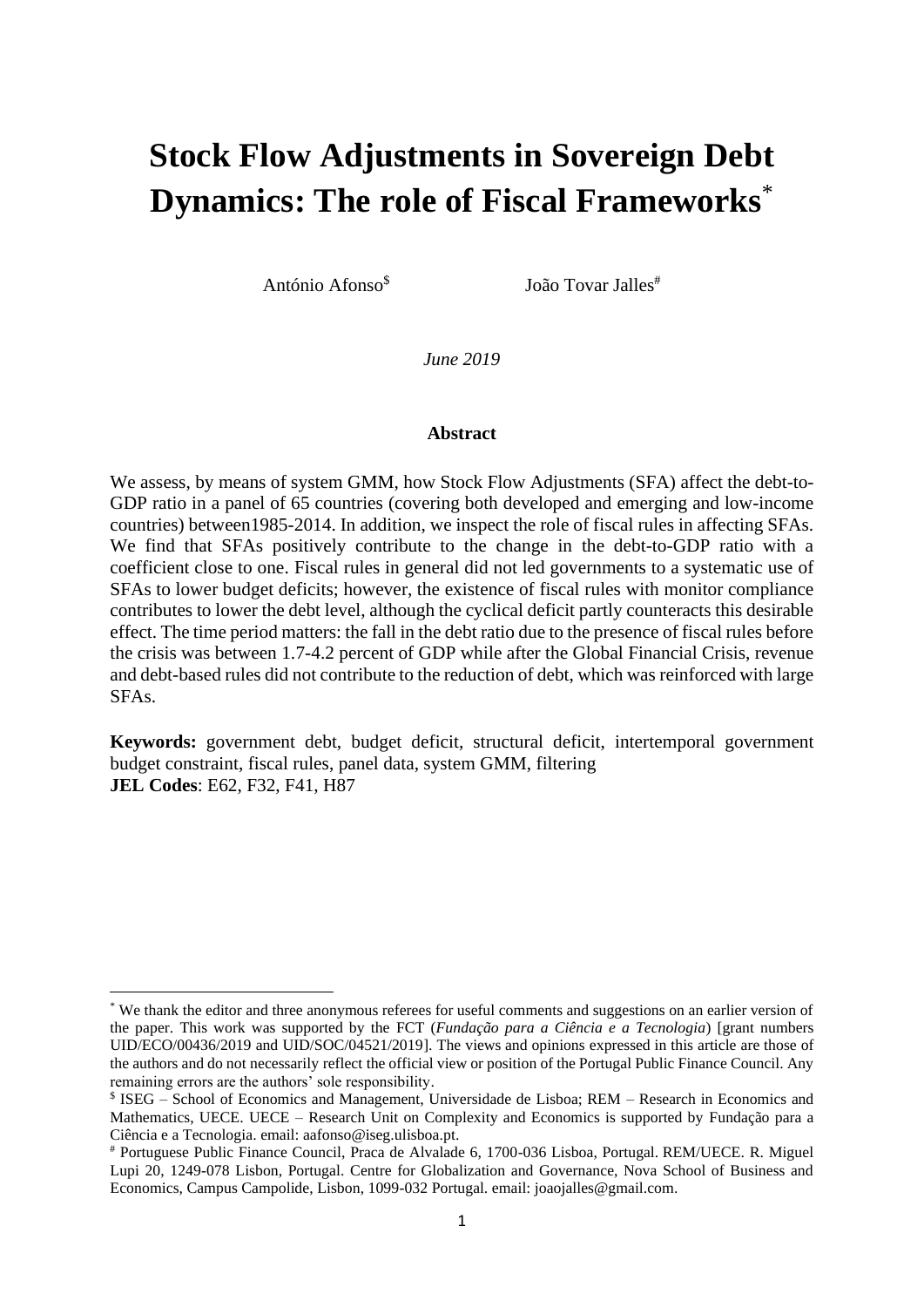#### **1. Introduction**

The biggest driver of public debt increases is not primary deficits, nor economic activity, nor interest payments. Instead, the main driver is large stock flow adjustments (SFAs), the residual term in a traditional debt decomposition exercise (Jalles, Jaramillo, Mulas-Granados, 2017). These SFAs can be considered as blind spots in public debt dynamics because they cannot be properly modelled or accurately forecasted (Jaramillo, Kimani and Mulas-Granados, 2017). Moreover, they are typically associated with a lack of transparency in fiscal accounts (Weber, 2012). Hence, the relevance of assessing to what extent SFAs affect government debt dynamics, which is the main purpose of this paper.

Many public finance scholars have explored the drivers of debt increases, but the analysis of SFAs in debt dynamics and the relationship between them and fiscal frameworks and institutions, within a fiscal reaction function framework, has received little attention. This is a particularly relevant policy question since fiscal frameworks and institutions – which are meant at constraining the behaviour of governments<sup>1</sup> – can lead to creative accounting to circumvent such aspects (Milesi-Ferretti, 2003).

Among the initial papers that have studied the role of SFAs on public debt accumulation, the most comprehensive article is the one by Campos, Jaimovich and Panizza (2006), who assembled a dataset of debt spikes in 117 countries for the period 1972 to 2003. They concluded that debt spikes have little to do with budget deficits, but instead arise from stock flow adjustments, which can be partly explained by contingent liabilities and balance sheet effects. However, they noted that these two components only explain 20 percent of the intra-country variance of SFA, and concluded that there is still much that we do not understand about SFA.

In addition, Abbas et al. (2011) looked at 60 episodes of debt increases between 1880– 2007 and found that key contributors to public debt surges during non-recessionary periods were both primary deficits and stock-flow adjustments. Finally, Weber (2012), using data for 163 countries between 1980 and 2010, showed that stock-flow adjustments were a significant source of debt increases, while they played only a minor role in explaining debt decreases. SFAs could only be partly explained by balance sheet effects and the realization of contingent liabilities, and significant differences existed in average stock-flow adjustments across countries reflecting country-specific factors. Weber concluded that fiscal transparency has a major role to play in this area since fiscally transparent countries tend to have a smaller magnitude of SFA in their debt increases.

 $<sup>1</sup>$  These types of mechanisms, watchdogs or rules are introduced to reduce rent-seeking behavior of policy makers,</sup> to mitigate common pool problems and prevent undesirable fiscal outcomes (von Hagen, 2002).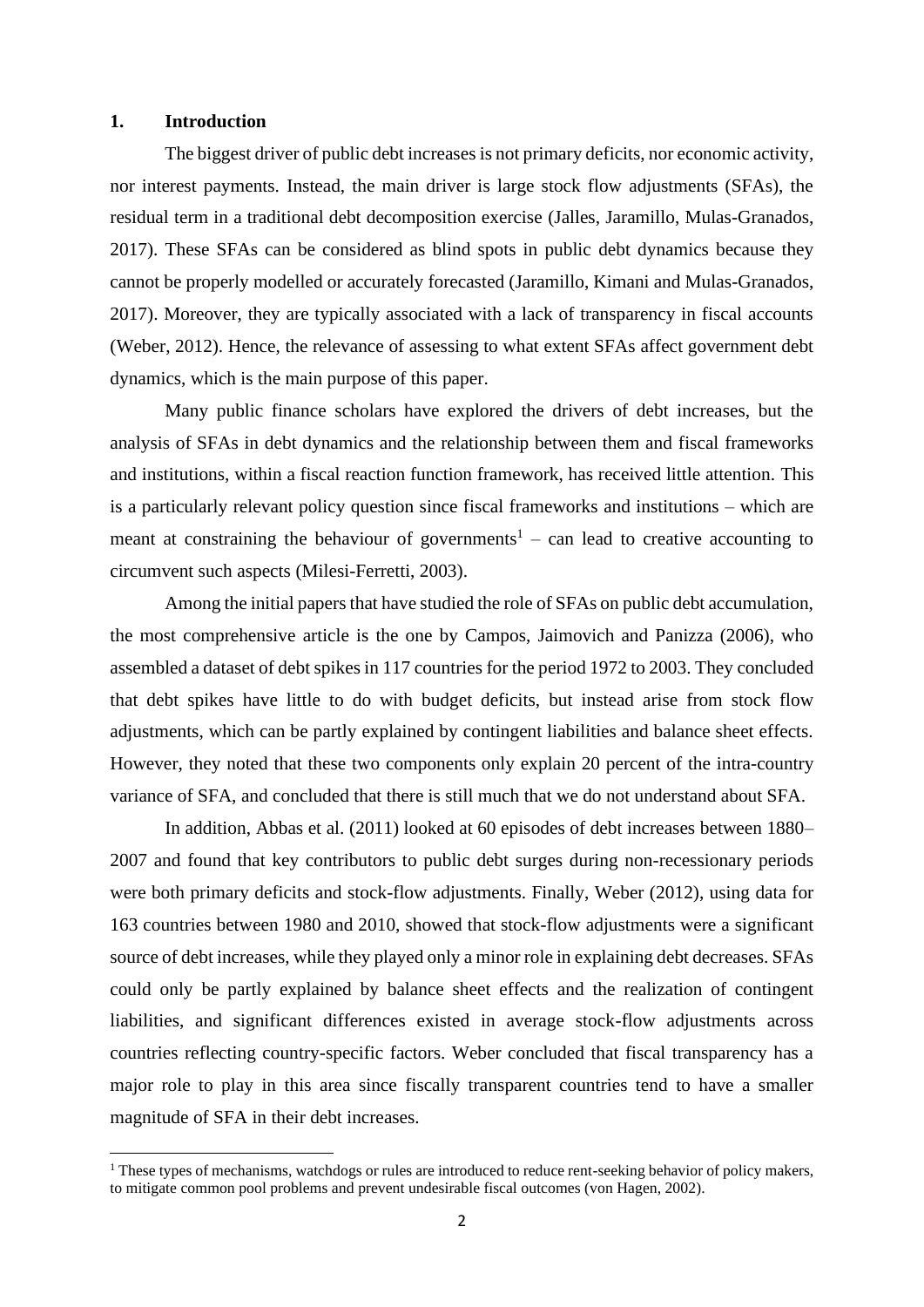Using a sample of European Union countries, Von Hagen and Wolff (2006) - the paper closest to ours - show how governments use SFA (a form of creative accounting according to their paper) to circumvent the fiscal rules put in place by the European Economic and Monetary Union. They emphasize the need to improve fiscal transparency and reinforce the monitoring of these supranational rules, to reduce off-budget operations.

Against this background, this paper makes several contributions to the literature. First, we run our analysis for the period 1985-2014 encompassing the Global Financial Crisis, after which the relevance of fiscal rules came even more to the forefront of the discussion. Second, while previous literature has largely focused on advanced economies or a sample of European countries, we extend the coverage to include also emerging and low-income countries, an aspect previously unexplored. Third, In addition to inspecting the role of fiscal rules in affecting SFAs, we go deeper in the analysis by looking at different types and design characteristics of those rules. Fourth, for a subsample of countries, we rely on a recent dataset on fiscal institutions (Gupta and Ylautinen, 2014) and inspect which matter the most for the build-up of SFAs.

Our main findings are: i) SFAs contribute to the change in the level of the debt-to-GDP ratio with a coefficient close to one. ii) Fiscal rules in general did not led governments to a systematic use SFAs to lower deficits in our country sample. iii) Countries with some form of macro-fiscal forecasting tool in place have allowed governments to use SFAs to lower deficit. iv) The existence of fiscal rules in which monitor compliance exist, contributes to lower the debt level, although the cyclical deficit partly counteracts this desirable effect. v) The magnitude of the fall in the debt ratio due to the presence of fiscal rules before the crisis was between 1.7-4.2 percent of GDP. vi) After the Global and Financial Crisis (GFC), revenue and debt-based rules contributed positively to the accumulation of debt, a fact that is reinforced via large SFAs.

The remainder of the paper is organized as follows. Section 2 presents the key accounting identity on the decomposition of government debt changes. Section 3 provides details on the empirical methodology and data. Section 4 discusses the main empirical results. Section 5 concludes.

#### **2. Accounting Identity**

The standard equation for decomposing debt changes (see Escolano, 2010 for further details) can be mathematically represented as follows: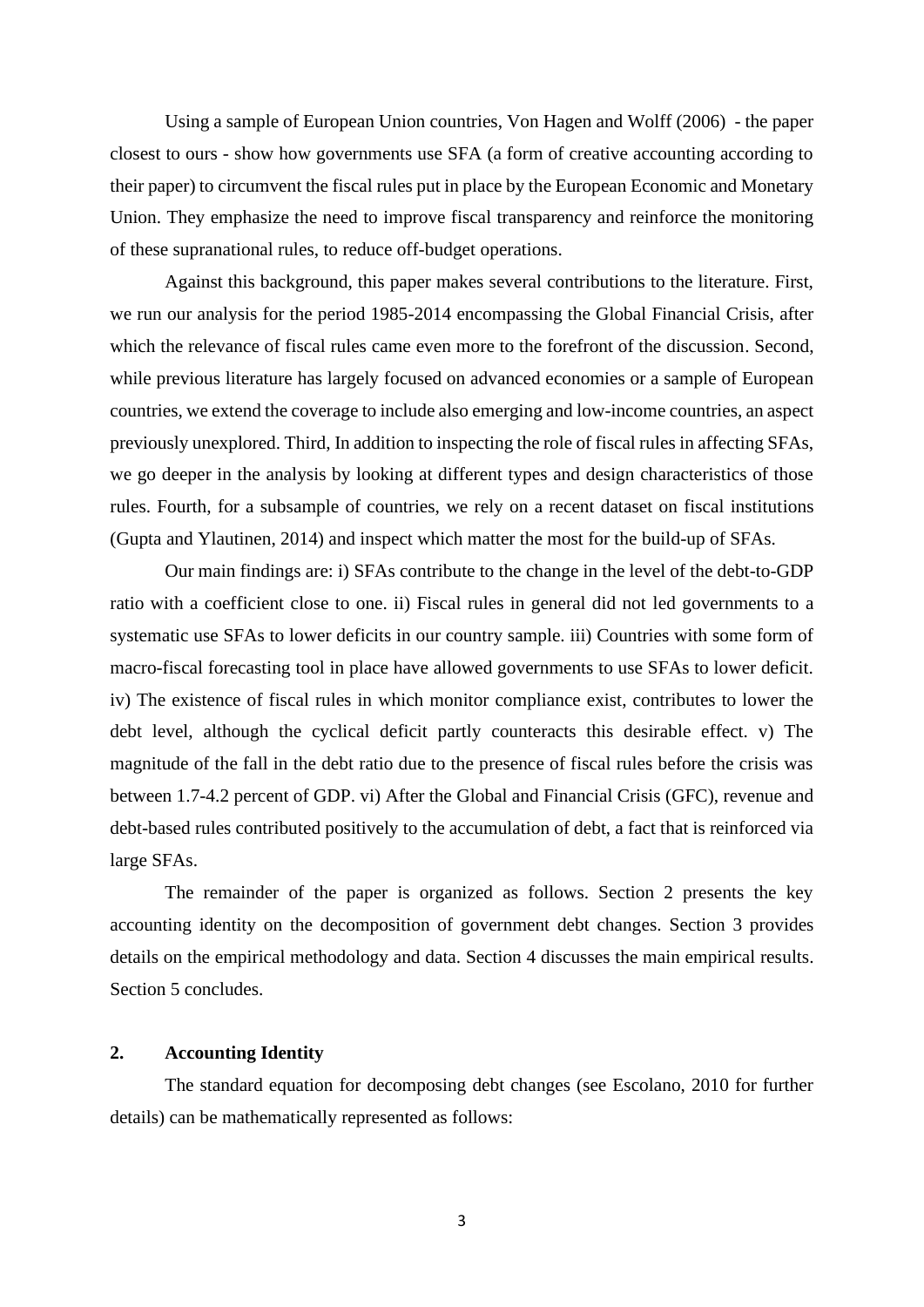$$
D_T - D_0 = \sum_{t=1}^T \frac{r_t - G_t}{1 + G_t} D_{t-1} + \sum_{t=1}^T d_t + \sum_{t=1}^T s f a_t.
$$
 (1)

Equation (1) states that the change in the debt-to-GDP ratio  $(D_T - D_0)$  between time 0 and time T, is the sum of three components: (i) the product of the lagged debt ratio  $(D_{t-1})$  and the difference between the nominal effective interest rate on debt  $(r_t)$  and the nominal GDP growth rate  $(G_t)$ , cumulated over the years under scrutiny; (ii) the cumulative government deficit to GDP  $(d_t)$ ; and (iii) a cumulative stock-flow adjustment  $(sfa_t)$  or debt-deficit adjustment term which captures valuation effects and "below-the-line" fiscal-financial operations (for example, financial sector recapitalization<sup>2</sup>, or privatizations receipts or the impact of exchange rate changes on foreign denominated debt), as well as errors and omissions.<sup>3</sup> In von Hagen and Wolff's (2006) simpler notation, we have:

$$
D_t - D_{t-1} - d_t = sfa_t \tag{2}
$$

A positive SFA means that the stock of government debt has risen between period t and (t-1) by more than the budget deficit recorded in period t. Typical official definitions tend to treat SFA as a statistical residual, which should cancel out over time. However, "large and persistent stock-flow adjustments (especially if they always have a negative impact on debt developments) should give cause for concern, as they may be the result of the inappropriate recording of budgetary operations and can lead to large ex-post upward revisions in deficit levels" (EC, 2003, pp. 79).

Naturally, both financial transactions and non-financial transactions are not perfect substitutes but rather should be taken together to better evaluate fiscal dynamics and sustainability.<sup>4</sup>

On the other hand, one should be aware that a higher frequency in the occurrence of SFAs is not necessarily related to an attempt to reduce the budget deficit, but they might be

<sup>&</sup>lt;sup>2</sup> Note, however that recapitalization might just be recorded "above-the-line" if certain conditions (e.g. insufficient expected return, accumulated losses or negative net worth) are met. Take the case of Dexia´s Group: [\(http://ec.europa.eu/competition/publications/cpn/2010\\_2\\_11.pdf\)](http://ec.europa.eu/competition/publications/cpn/2010_2_11.pdf). We thank an anonymous referee for this point.  $\overline{3}$ . This debt decomposition measures only the direct effect of real GDP on the denominator of the debt to GDP ratio. It does not, however, measure the indirect effects of real GDP growth on other subcomponents (such as the primary balance and SFA), which could be significant. For example, Bova et al. (2016) find that realizations of contingent liabilities (often reflected in SFA) tend to occur during periods of economic stress.

<sup>4</sup> In addition, the statistical methodologies to record financial and non-financial transactions have changed over time. That said, the inclusion of time fixed effects should be able, at least partially and imperfectly, to capture such changes. Naturally, if rules change and improve at each iteration, moving towards an optimal/desirable direction, then room for creative accounting diminishes.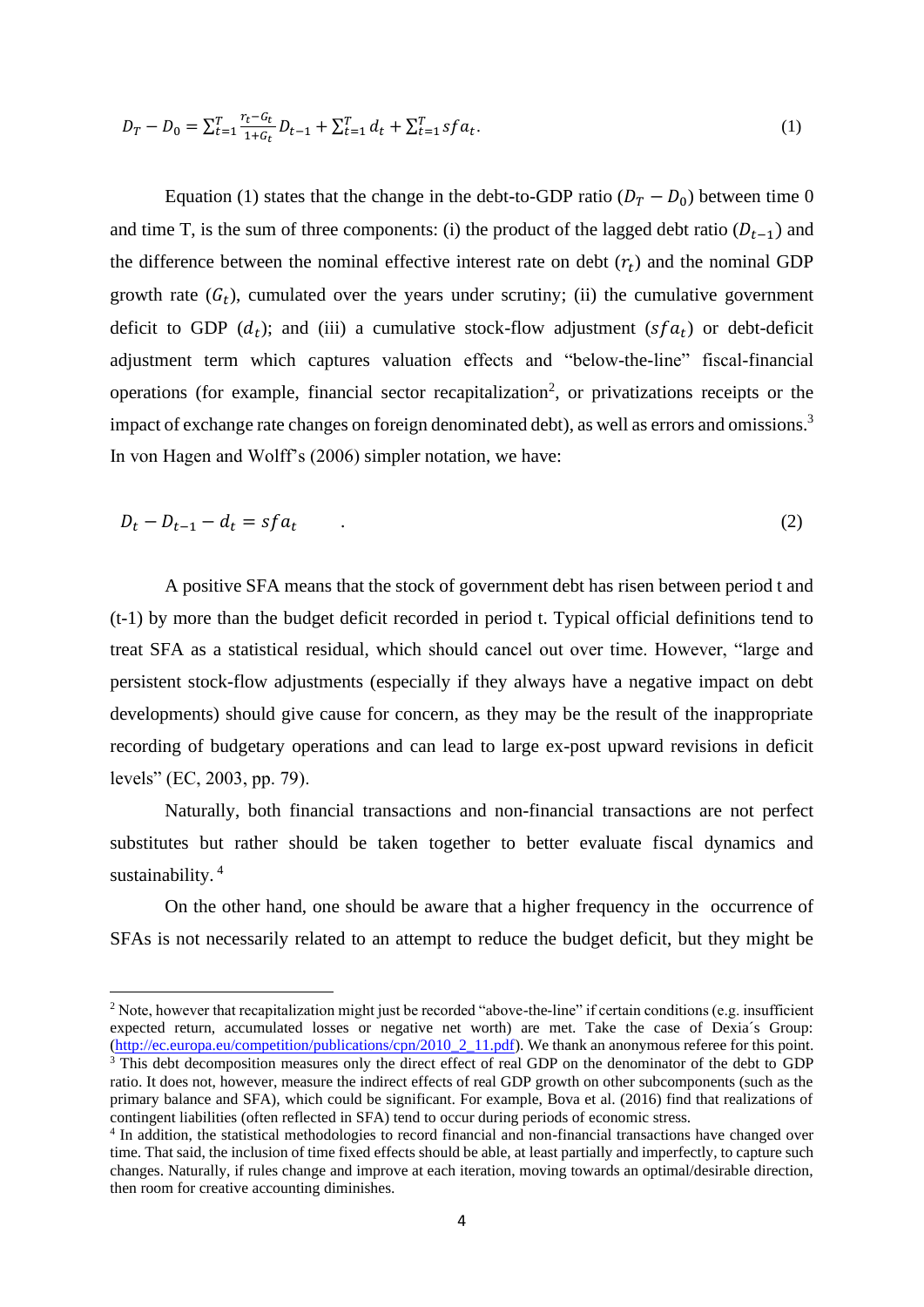simply the result of liquidity management in turbulent times, and/or the active utilisation of favorable market conditions (see notably, Rybáček, 2015).

#### **3. Empirical Methodology and Data**

#### 3.1 Empirical Approach

According to Milesi-Ferretti´s (2003) fiscal rules (and to our larger purposes, fiscal frameworks and institutions) may induce governments to engage in "bad" or even "ugly" creative accounting. To empirically test this proposition, we study the relation between deficits and SFAs in a large panel of countries between 1985-2014.

Looking at equation (2) above, the change of the public debt level in percent of GDP in country *i* at time  $t (\Delta b_{it} = (D_{it} - D_{it-1})/Y_{it})$  is the sum of SFA in percent of GDP (sf $a_t$ ) and the deficit in percent of GDP  $(d_t)$ . If one takes the following equation:

$$
\Delta b_{it} = \alpha_0 + \alpha_1 s f a_{it} + \varepsilon_{it} \tag{3}
$$

Then  $\alpha_1$  is algebraically given by:  $\alpha_1 = 1 + \frac{cov(d_{it}, sfa_{it})}{var(sfa_{it})}$  $\frac{ov(a_{it}, s) a_{it})}{var(sfa_{it})}$ .

Assuming that  $\alpha_1 = 1$  implies that the covariance between deficits and SFAs is zero. A coefficient smaller (larger) than one implies a negative (positive) covariance between  $sfa$  and . Borrowing from von Hagen and Wolff (2996), the following reduced-form regression equation will be used to empirically estimate the impact of fiscal frameworks and institutions:

$$
\Delta b_{it} = \alpha_0 + \alpha_1 s f a_{it} + \alpha_2 F I_{it} + \alpha_3 s f a_{it} * F I_{it} + \varphi_i + \varepsilon_{it}
$$
\n
$$
\tag{4}
$$

where  $FI$  is our fiscal framework or institution proxy,  $\varphi_i$  are country fixed effects to account for unobserved cross-country heterogeneity and  $\varepsilon_{it}$  is a disturbance term satisfying standard conditions of zero mean and constant variance. If the hypothesis of no relation between  $sfa$ and *d* holds true and  $\alpha_1 = 1$ , the coefficient  $\alpha_3$  measures directly the covariance between deficits and SFAs when a given fiscal framework or institution is in place. If  $\alpha_3 < 0$  then an increase in the SFA would lower the deficit.

To separate the effects of structural from cyclically adjusted deficits, we run an alternative regression equation, given by: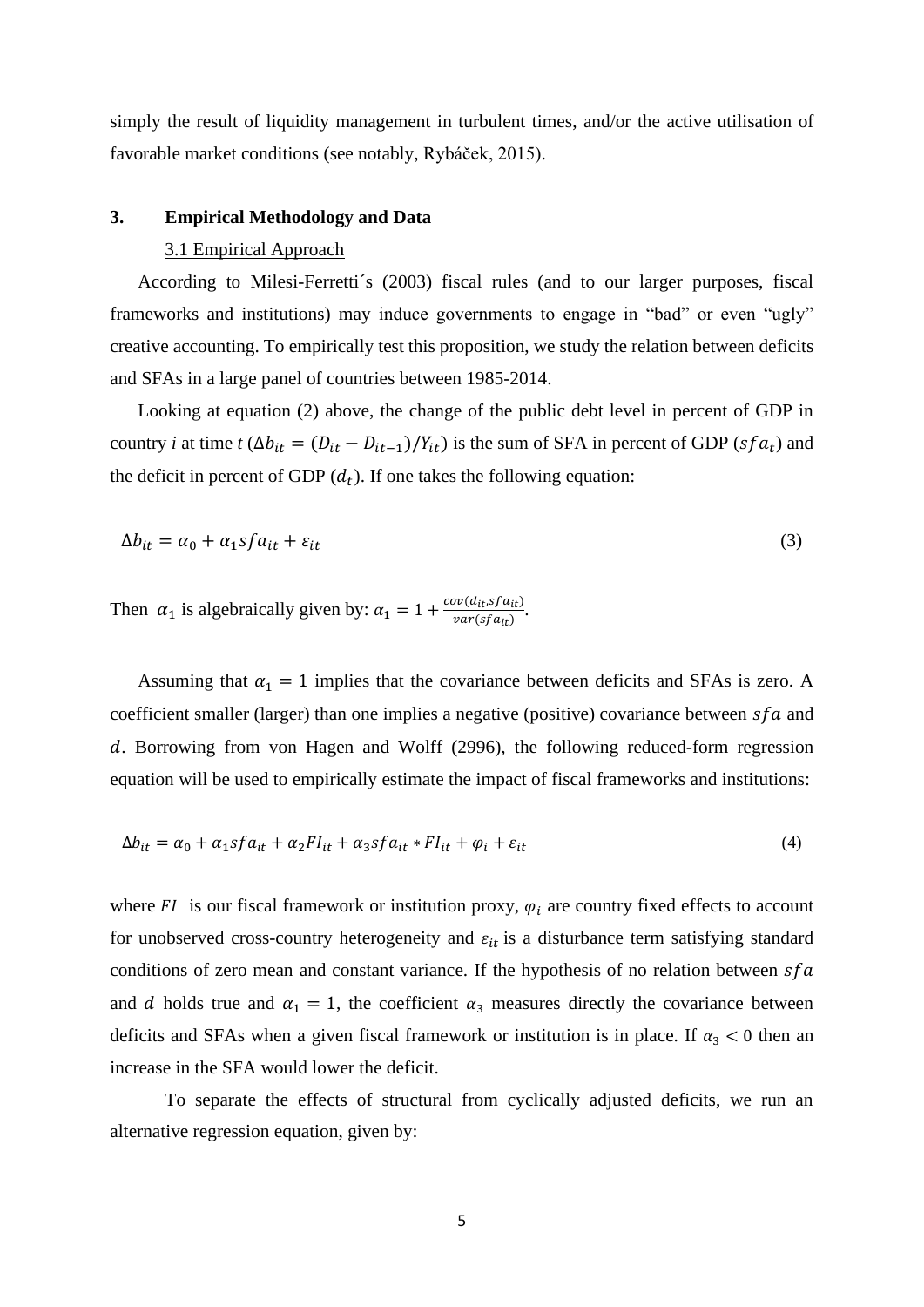$$
\Delta b_{it} = \beta_0 + \beta_1 d_{it} + \beta_2 F I_{it} + \beta_3 d_{it} * F I_{it} + \varphi_i + \varepsilon_{it}.
$$
\n
$$
\tag{5}
$$

The treatment effect of FI can be identified by the coefficient  $\beta_3$ . A negative value of this coefficient means that an increase in deficits leads to a lower SFA as a consequence of the presence of a given FI. Coefficients  $\beta_3$  and  $\alpha_3$  should have the same sign as they reflect the same covariance. To uncover the effect of the structural and cyclical part of the deficit, equation (5) is augmented as follows:

$$
\Delta b_{it} = \gamma_0 + \gamma_1 d_{it}^{ca} + \gamma_2 d_{it}^c + \gamma_3 F I_{it} + \gamma_4 d_{it}^{ca} * F I_{it} + \gamma_5 d_{it}^{ca} * F I_{it} + \varphi_i + \varepsilon_{it}
$$
(6)

where  $d_{it}^{ca}$  is the cyclically adjusted deficit while  $d_{it}^{c}$  denotes the cyclical component. Milesi-Ferretti (2003) model predicts  $\gamma_5$  to have a larger coefficient than  $\gamma_3$  as creative accounting is expected to be more strongly used during bad times.

The models described above are reduced-forms and do not allow making causal statements or even quantifying the clean effect of SFAs on debt, meaning that the use of instruments is required. While adding other covariates partly corrects for these biases, endogeneity can still arise from other omitted variables (unobserved heterogeneity and selection effects), measurement errors in variables and reverse causality (simultaneity). Since causality can run in both directions, some of the right-hand-side regressors may be correlated with the error term. Our equations are first estimated using Generalized Method of Moments estimator with robust standard errors clustered at the country level. The first-differenced Generalized Method of Moments (GMM) estimator can behave poorly if time series are persistent (which is the case for debt). Hence, we use the more efficient system GMM estimator that exploits stationarity restrictions. This method jointly estimates Equation (6) in first differences, using as instruments lagged levels of the dependent and independent variables, and in levels, using as instruments the first differences of the regressors (Arellano and Bover, 1995; Blundell and Bond, 1998).<sup>5</sup> GMM estimators are unbiased, and compared with ordinary least squares or fixed effects (within-group) estimators, exhibit the smallest bias and variance (Arellano and Bond, 1991).<sup>6</sup>

<sup>5</sup> We equally tried estimating the key equations with a difference GMM estimator but decided against it because the lagged dependent variable was not significant. Moreover, the tenor of the results is very similar to the system GMM. More specifically, we run the two-step system-GMM estimator with Windmeijer standard errors. The significance of the results is robust to different choices of instruments and predetermined variables.

<sup>&</sup>lt;sup>6</sup> As far as information on the choice of lagged levels (differences) used as instruments in the difference (level) equation, as work by Bowsher (2002) and, more recently, Roodman (2009) have indicated, when it comes to moment conditions (as thus to instruments) more is not always better. The GMM estimators are likely to suffer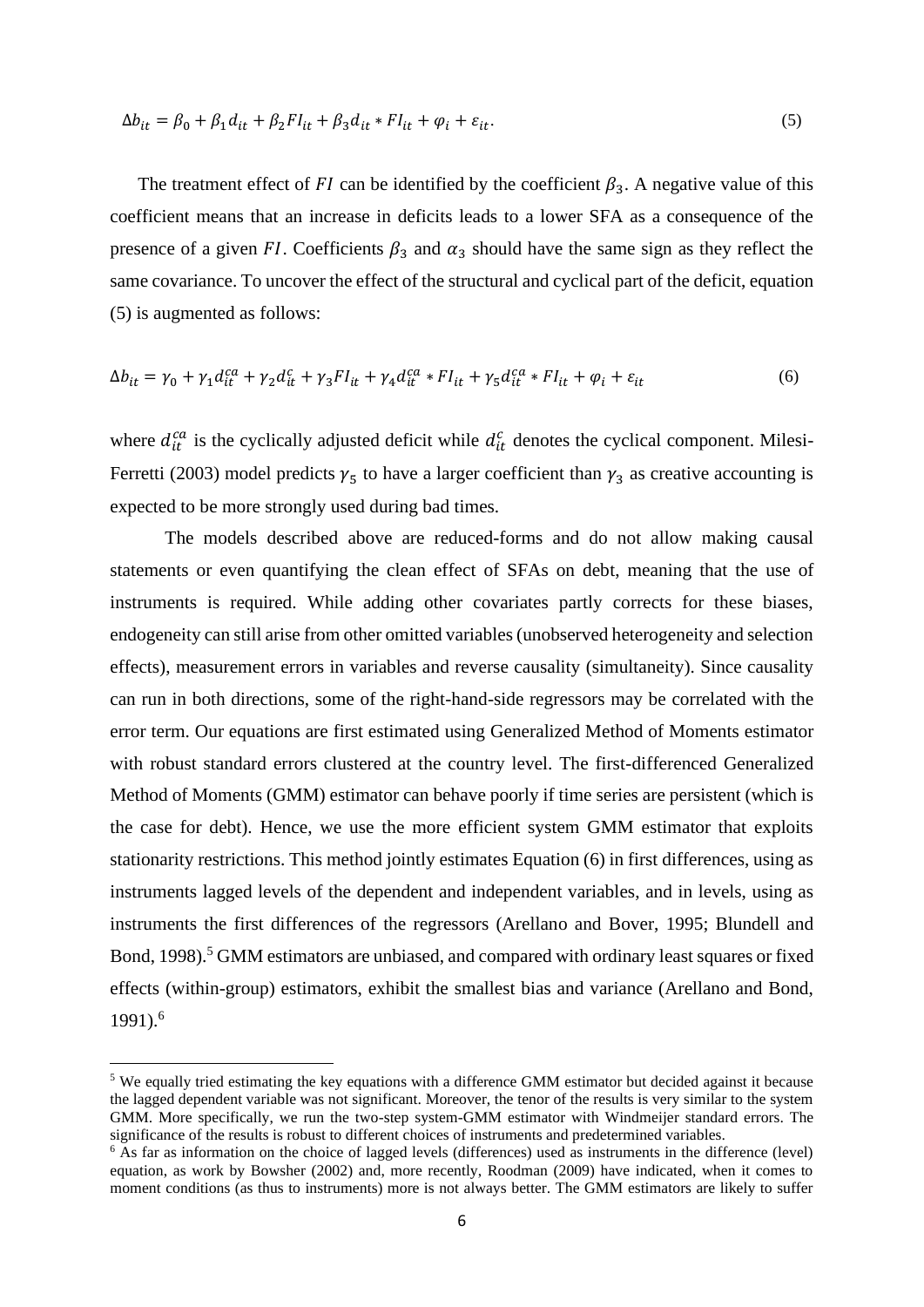As robustness checks we also employ alternative estimators. More specifically, we rely on pooled Ordinary Least Squares, panel within-group estimator and bias-corrected least-squares dummy variable (LSDV-C) estimator by Bruno (2005).<sup>7</sup>

#### 3.2 Data and Stylized Facts

Our sample, for which the macro data come from the IMF World Economic Outlook (WEO) database, covers 65 countries observed over the period 1985-2014. We also rely on IMF´s WEO measures of the cyclically adjusted balance (deficit) and use it to construct the structural component and the difference with the unadjusted balance (deficit).

We use equation (2) similarly to notably von Hagen and Wolff (2006) to compute the data on the SFA. Following this method, we compared the final debt level as of 2014 with the accumulated deficits (that is, the sum of the debt level at the first year of available data – which may differ from country to country – and all budget deficits between that first year and 2014, as a percentage of 2014 GDP). These computations are displayed in Figure 1 for all countries covered in our analysis. It shows that most countries have regularly had positive, and is comes case, quite large SFAs over time. For instance, Finland and Luxembourg have 68 and 41 percentage points of GDP more debt than their budget data suggest, respectively. SFAs are negative mainly in Eastern European Countries.

#### [Figure 1]

In addition, Figure 2 exemplifies the accounting identity for some countries, on a yearly basis, where we show the specific relevance and magnitude of the stock flow adjustment, which tend to be rather persistent over time in many cases, therefore blurring to some extent the link between (primary) budget balances and government debt dynamics.

#### [Figure 2]

from "overfitting bias" once the number of instruments approaches (or exceeds) the number of groups/countries (as a simple rule of thumb). In the present case, the validity of instruments was examined using Hansen´s test of overidentifying restrictions. Intuitively, the system GMM estimator does not rely exclusively on the firstdifferenced equations, but exploits also information contained in the original equations in levels.

<sup>7</sup> Kiviet (1995) used asymptotic expansion techniques to approximate the small sample bias of the standard LSDV estimator for samples where N is small or only moderately large. Bruno (2005) extended the bias approximation formulas to accommodate unbalanced panels with a strictly exogenous selection rule.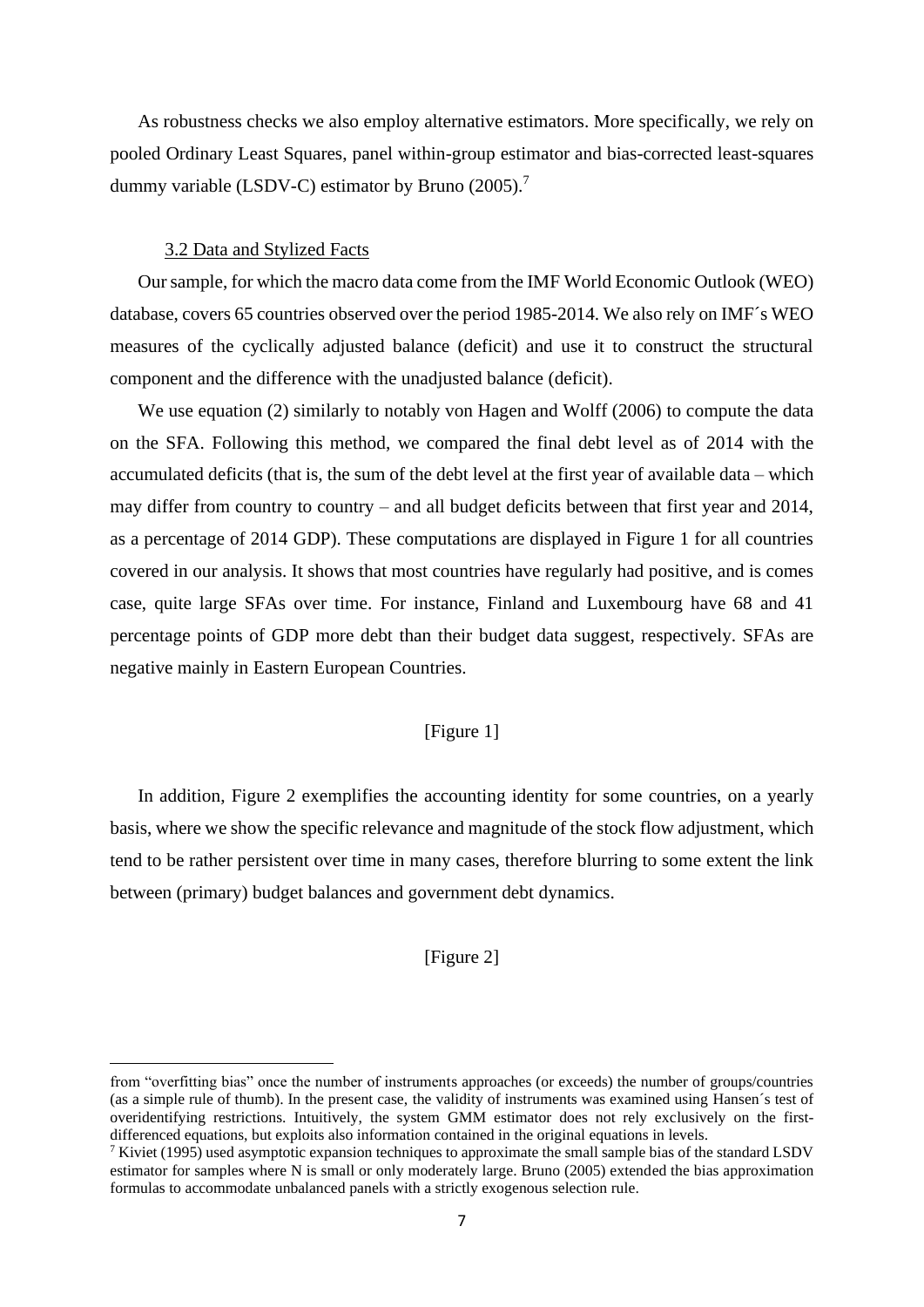For fiscal rules as well as their types and characteristics, we make use of the datasets created by the IMF. The first dataset was introduced by Schaechter et al. (2012) and its most recent available updates discussed in detail by Lledó et al. (2017). The rules are classified according to the following typology: expenditure rules (*ER*), revenue rules (*RR*), budget balance rules (*BBR*) and debt rules (*DR*). Additionally, we created a dummy variable *FR\_1*, denoting the existence of any of these fiscal rules in a given country in a given year. Moreover, the dataset contains information on such features of the rules as existing escape clauses, enforcement procedures or independent monitoring councils or their transparency.

In the analysis, we include 65 countries, which had at least one of the rules in place during the period of analysis. Overall, during the 31 years of the timespan at least one rule in place was observed in 1076 cases (on 2015 possible), the most frequent being the budget balance rule (974 cases), followed by debt rule (772 occurrences), expenditure rule (399), the least frequent being the revenue rule (186). Only a handful of countries (Germany, Indonesia, Japan, Malaysia, and Singapore) had at least one rule in place for the entire time span. In all of these cases, it was the balanced budget rule, additionally completed by an expenditure rule (for Germany) and debt rule (in Malaysia). If a given rule was in place, the debt rule was present in a given country for almost 16.5 years, balanced budget rule for 15.7 years, revenue rule for 13.3 years (but it was present only in 13 countries) and expenditure rule for 9.7 years. The dataset additionally contains information about monitoring, enforcement and escape clause for each type of rules. We use this data on somewhat more aggregate level, i.e., if any of the fiscal rules applied in a country had a monitoring of compliance in place, the variable FR\_monitor assumes value 1 and zero otherwise. The same is the case for formal enforcement procedure and escape clauses whereas independent monitoring body and transparency are taken "as they are" from the IMF database.<sup>8</sup>

As far as fiscal rules are concerned we can plot the absolute number of new rules (of any type) over time by income group, and we get the pattern observed in Figure 3. Looking at Advanced Economies, while countries have implemented fiscal rules since the mid-1980s, most of them followed the Maastricht Treaty in 1992 (in adherence to the EU convergence criteria) as well as after the Global Financial Crisis. In non Advanced Economies, the absolute number

<sup>&</sup>lt;sup>8</sup> The most frequent and relatively persistent design feature is the existence of an enforcement mechanism, which was in place in 28 countries on average for slightly more than 10 years. Marginally least popular is monitoring (25 countries, on average in place for 9.6 years), Transparency requirements were present in 21 countries, notably on average for the longest period, i.e. for almost 11 years. Independent monitoring body was in place in 22 countries, but as a relatively recent mechanism, its average duration only slightly exceeds 5 years. Finally, some form of escape clause is present in 12 countries, on average for 7.5 years.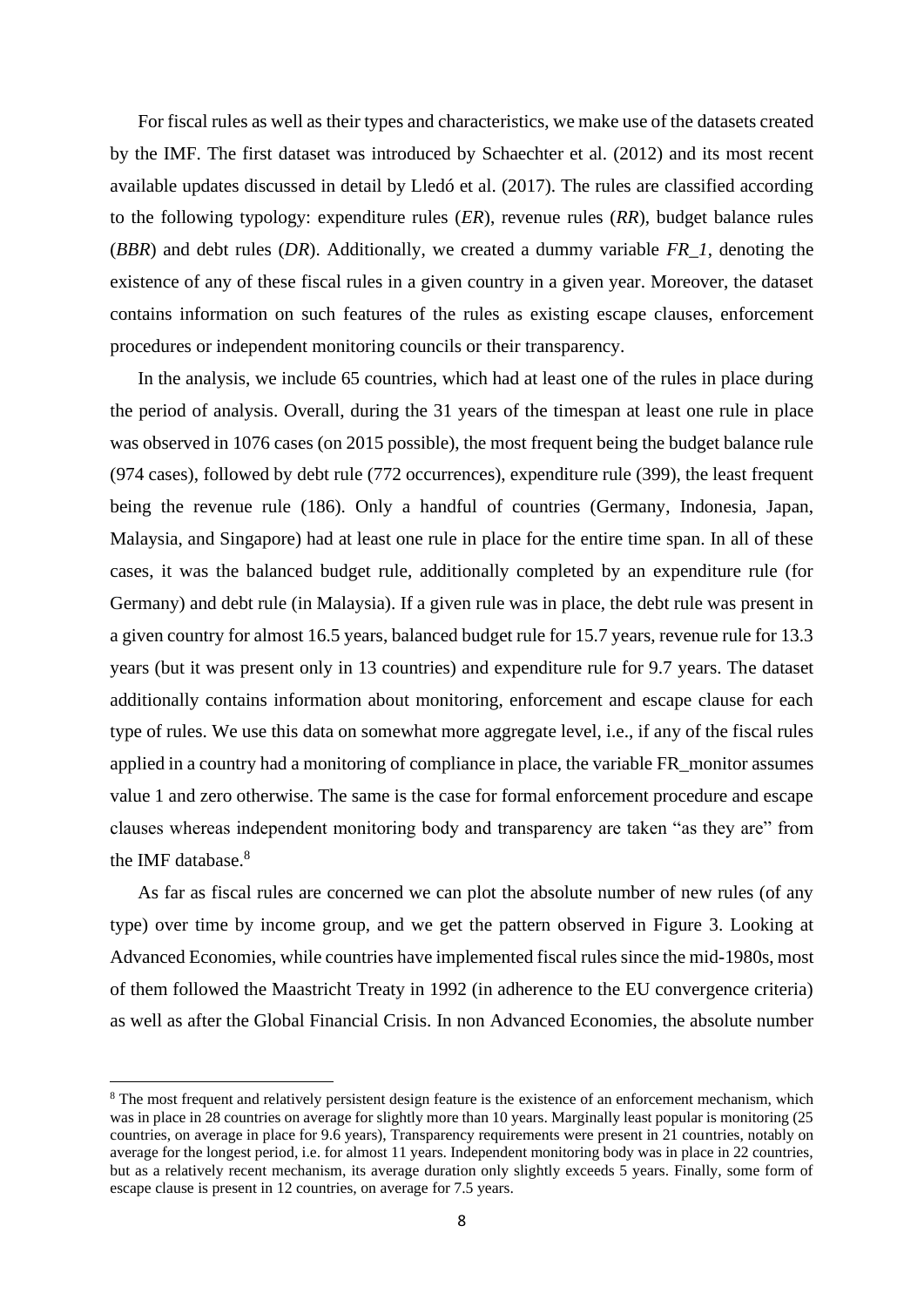of fiscal rules is lower than the advanced economies sample, and most of them were implemented starting in the early 2000s.

#### [Figure 3]

Gupta and Yläoutinen (2014) made available another dataset on fiscal rules, which we also use. They analyse fiscal institutional frameworks in G-20 economies complemented by six lowincome countries (Kenya, Mozambique, Myanmar, Uganda, Vietnam and Zambia). In particular, aspects covered in this database include: fiscal reporting (*fr*), macro fiscal forecasting (*mf*), independent fiscal agency (*ifa*), fiscal objectives (*fo*), medium term budget framework (*mbf*), budget execution (*be*), understanding the scale and scope of the fiscal challenge (understanding), developing a credible fiscal strategy (*developing*) and implementing the fiscal strategy through the budget process (*implementing*). Except for *ifa*, which is present only in 17 out of the 26 countries, all of these institutions are to a smaller or larger extent present in at least 24 countries.<sup>9</sup>

#### **4. Empirical Results**

#### 4.1. Baseline with Fiscal Rules

We start by estimating equations 4 and 5 for the different fiscal rules proxies using the entire sample of countries and time span. Results are displayed in Tables 1 and 2 respectively. Starting with Table 1, we observe that SFAs, as the accounting identity suggests, contribute to the change in the level of the debt-to-GDP ratio with a coefficient close to one. The existence of a fiscal rule leads of a fall in the debt level but the coefficient estimate is not statistically different from zero (specification 1). Since the coefficient on the SFA is not statistically different from one, the estimated coefficients on the interaction terms represent the covariances between the SFA and the deficit when a specific rule or a rule with a certain characteristic is in place. In the cases of the rules *FRmonitor*, *indepmonit* and *transp* the interaction term comes out positive but with a small magnitude and statistically significant at the 10 percent level. Contrary to the evidence presented in von Hagen and Wolff (2006) - who used a different definition for the fiscal rule dummy variable, closer to an event study approach, for a smaller country group - these findings suggest that fiscal rules in general did not led governments to systematically use SFAs to lower deficits in our sample of 65 countries. Moreover, in Table 2

<sup>9</sup> Descriptive statistics are presented in the Appendix.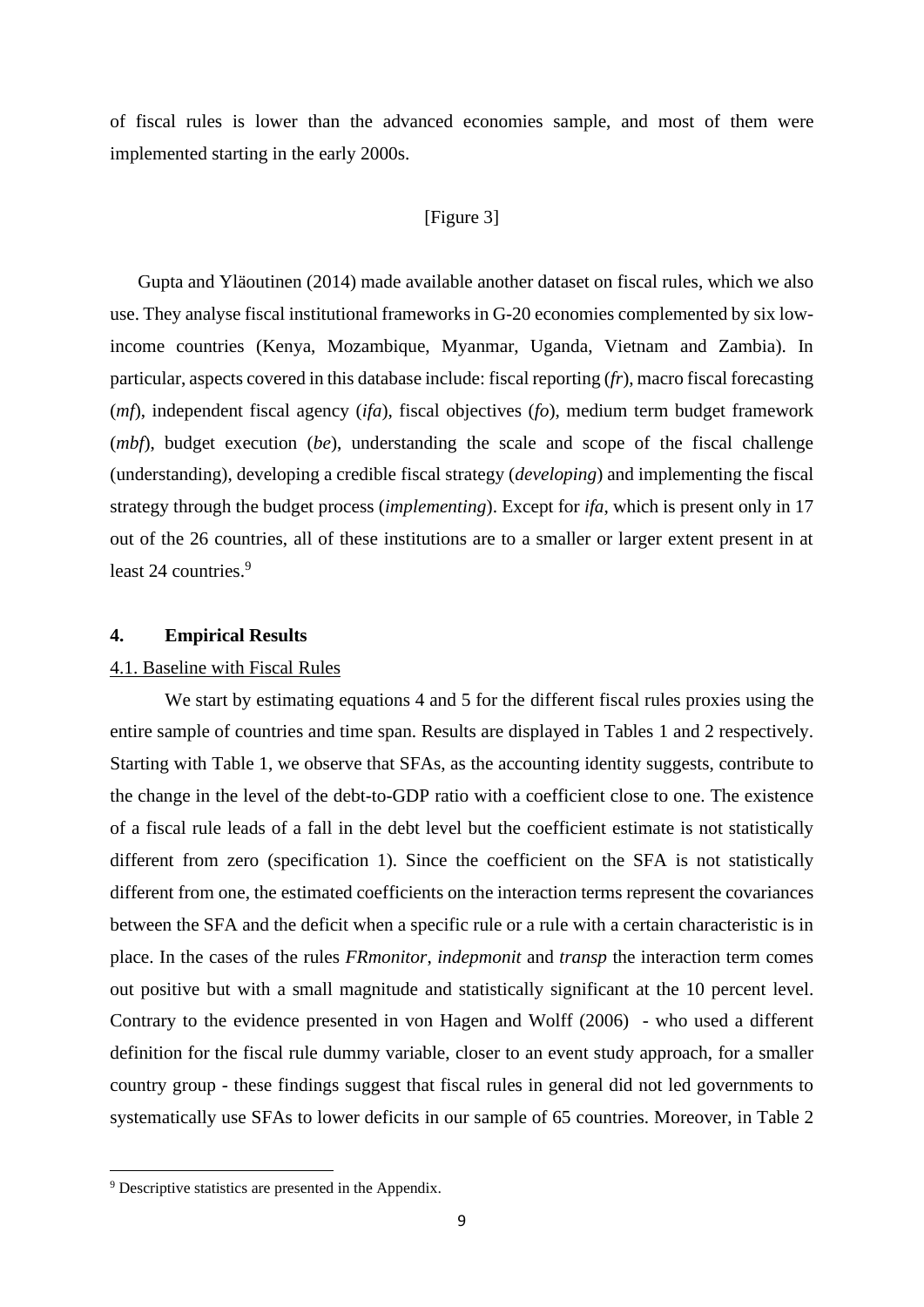we still have that fiscal rules do not statistically significantly affect the change in the debt level. As in Table 1, a positive covariance appears. An increase in the deficit by one percentage point is associated with an increase of the SFA by an amount between [0.4-1.3] depending on the fiscal rule proxy under scrutiny.

As far as diagnostics are concerned, we can see that they are satisfactory. We first examine the serial correlation of the error structure. We reject first order but do not reject second order serial correlation.10 Regarding the first stage diagnostics, the Hansen Test indicates that the instruments in the system GMM are correctly excluded. Though system GMM does perform better in the presence of persistence of series it may suffer from a drawback in that the additional instruments brought about in the process may overfit the model and may not be able to remove the endogenous component from the estimation (Roodman, 2009). The Hansen test for overall exclusion of the instrument set performs well (and p-values are not extremely high which would cast some doubts on identification).

#### [Table 1]

#### [Table 2]

#### 4.2. Baseline with Fiscal Institutions

In Table 3 we re-estimate equations 4 and 5 using the smaller sample stemming from Gupta and Yläoutinen (2014) on fiscal frameworks. Still we obtain that in general fiscal rules did not significantly change the debt level in this group of 26 countries. Those countries containing a form of macro-fiscal forecasting tool (*mf*) seemed to have allowed governments to use SFAs to lower deficits (the interaction term is negative and statistically significant at the 5 percent level).

A better and improved expectational view of the economy and public finances, suggests that SFAs have become a policy variable to control the deficit in countries where such framework was in place. All other characteristics of the fiscal system do not seem to matter neither individually nor in conjunction with the SFA variable. Results from estimating equation 5 in this setting yield statistically insignificant coefficients and, as hence, are omitted for reasons of parsimony (but available upon request).

<sup>&</sup>lt;sup>10</sup> Recall that the null hypothesis is that the errors exhibit no second-order serial correlation.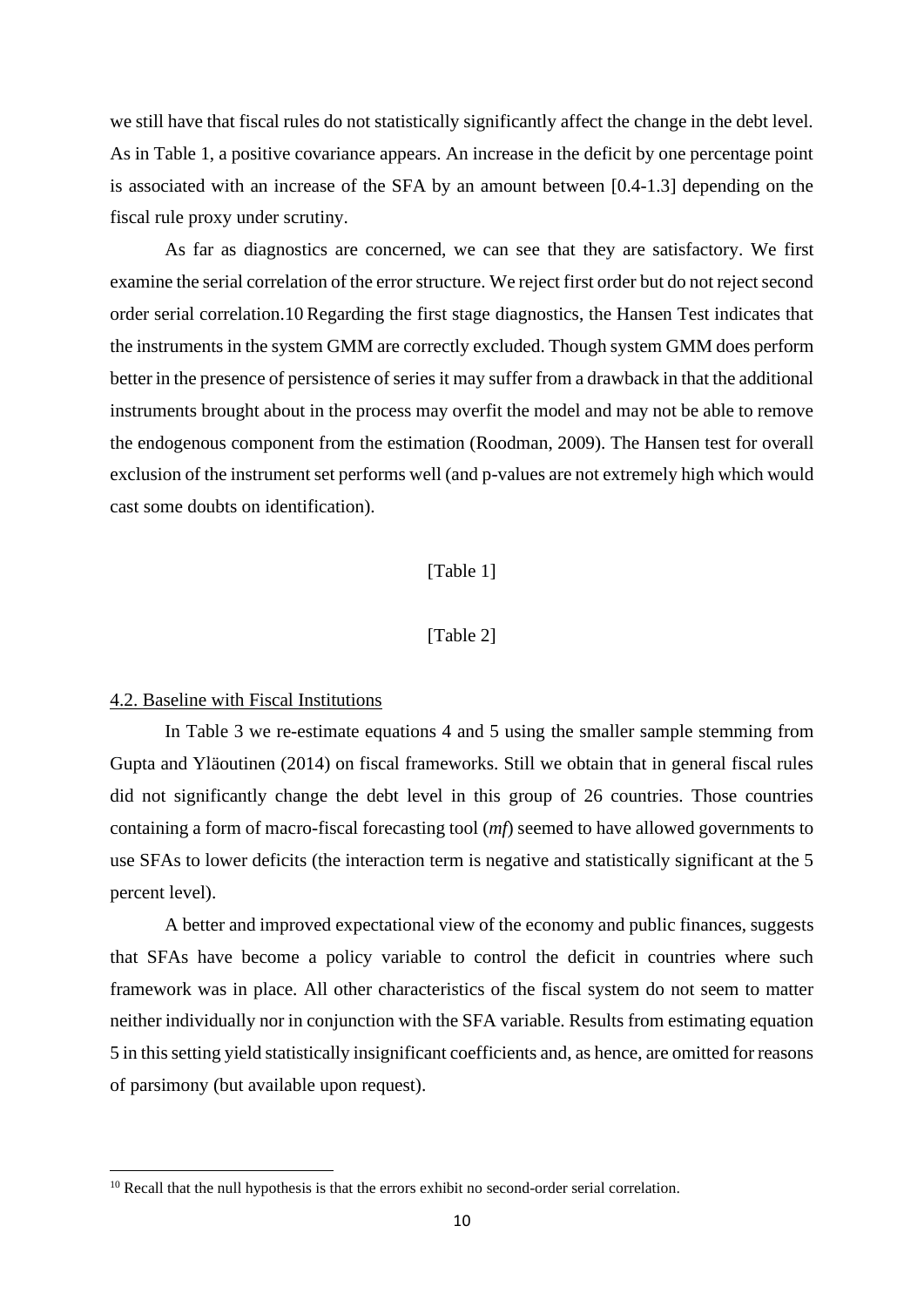#### [Table 3]

#### 4.3 Augmented Version with Fiscal Rules

In order to assess to what extent the cyclical component of the budget balance plays a role in the analysis, we have used the cyclical and cyclically adjusted parts of the budget deficit separately. Therefore, capturing the structural and cyclical dimensions of the deficit leads to the estimation of equation 6. Looking at Table 4 for the case of fiscal rule and our large expanded sample, both components of the deficit positively clearly affect the debt level, particularly the structural part. While expenditures rules seem to negatively affect the debt level (despite not being statistically significantly different from zero), its interaction with the cyclical component of the deficit yields a positive and statistically significant coefficient. This means that an increase in the cyclical deficit when expenditure rules are in place lead to an increase in debt. A similar conclusion is also true with regard to the debt rule, but in this case, the impact of both deficit components is similarly positive. Finally, the existence of fiscal rules in which monitor compliance exist, contributes to lower the debt level, but the cyclical deficit partly counteracts this desirable effect.

#### [Table 4]

#### 4.4 Country Sample and Time Split

As a first sensitivity exercise, we split our large heterogeneous sample between OECD and non-OECD countries. We observe in Table 5 – estimating equation 4 – that SFAs seem to be more important in positively changing the debt level in non-OECD countries (where the coefficient estimates and closer to 1 vis-à-vis the OECD). In addition, we see that in the OECD sub-sample the existence of debt rules lead of a rise in the debt level, an effect that is exacerbated when coupled with SFAs.

In addition, in Table 6 in turn, we split the period before and after the Global Financial Crisis (in 2018). The crisis was indeed a major structural break in the sense that before, most fiscal rules seem to lower debt levels and had a clear actively constraining role in keeping government debt from rising. The order of magnitude of the fall in the debt level due to the presence of fiscal rules before the crisis was between 1.7-4.2 percent of GDP. After the crisis, both revenue-based and debt-based rules starting contributing positively to the accumulation of debt, a fact that is reinforced with the existence of large SFAs. Indeed, one can hypothesise that although fiscal rules are in place, the fact the GFC put an extraordinary pressure on public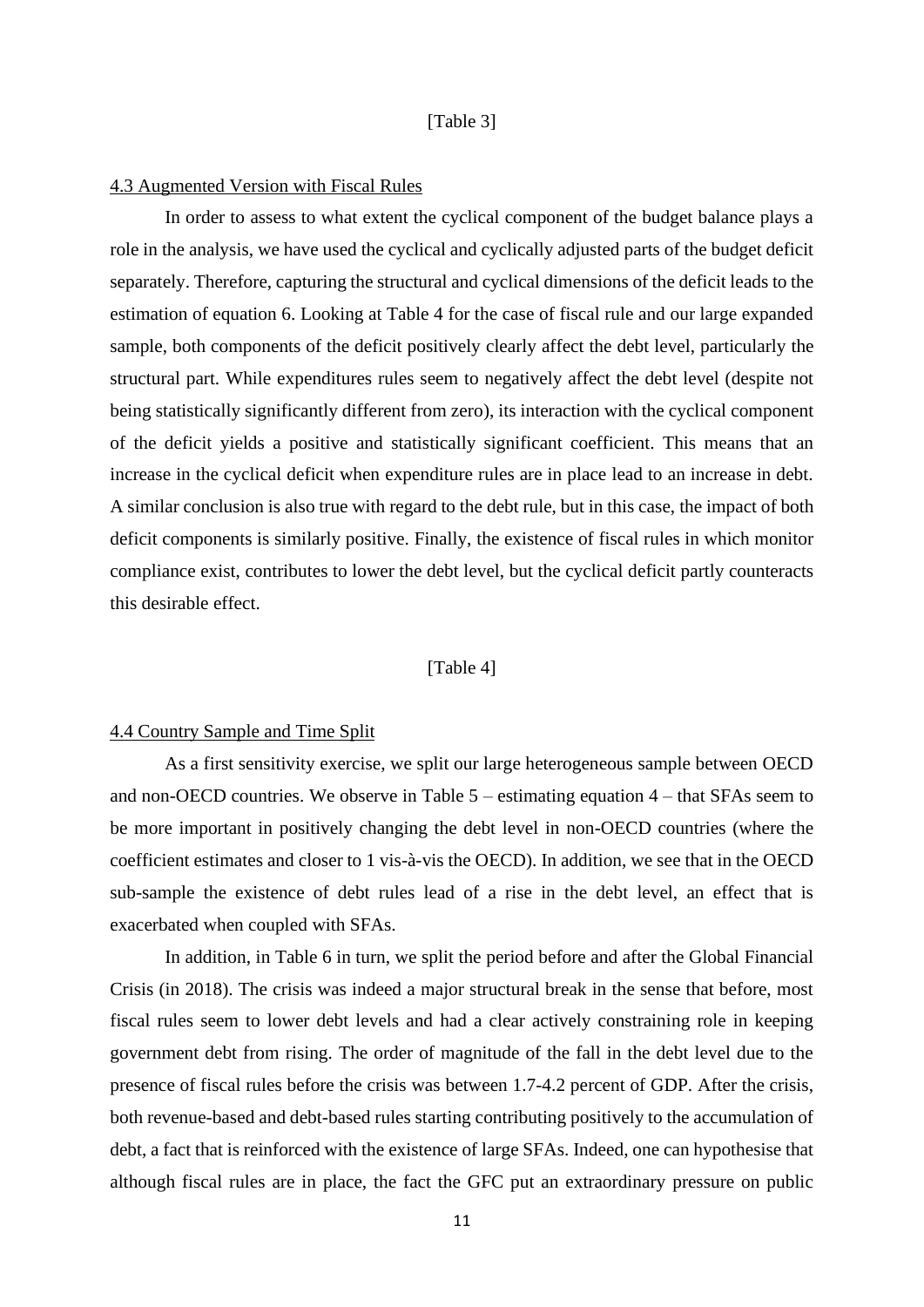accounts, simply nullified the contribution of such rules to the containment of fiscal imbalances and fostered SFAs.

#### [Table 5]

#### [Table 6]

#### 4.5 Other Robustness Exercises

Our final exercise relates to stress-testing our previous results to alternative estimators. In particular, we run a pooled OLS, a within fixed effects estimator and the bias corrected least squares dummy variable. Results in Table 7 confirm the relevance of SFAs for the change in government debt. Without accounting for potential endogeneity, we get the nice result that the simple existence of fiscal rules lowers the public debt level (specifications 1, 4, 7). In addition, as before, both components of the deficit positively affect public debt, with the positive effect of the structural component being reinforced when fiscal rules are present.

### [Table 7]

In addition to the robustness check to alternative estimators, we also employed an alternative method to extract the structural and cyclical components of the budget deficit. In particular, instead of relying on the IMF's WEO measure of output gap, we rather apply the recent filtering technique developed by Hamilton (2017). Once the output gap is obtained, we then used it to get a new measure of the cyclically adjusted balance. Reflecting the fact that the elasticity of government revenues (*REV*) to output growth is close to one while expenditure (*EXP*) is largely inelastic to growth (Girouard and André, 2005), we multiply government revenues by the factor [1/(1+OG/100)] to get *REV\_adj* (revenue adjusted), with *OG* being the output gap obtain via the Hamilton filter. Then *CAB=REV\_adj - EXP*. 11

The results from re-estimating equation 6 with system GMM and the new structural and cyclical deficit variables (and interaction terms) are not qualitatively different from the ones previously discussed (available upon request).

In addition, recognizing that other macro variables – not explicitly accounted for in equations 3 and 4 – may affect debt dynamics, we have re-estimated table 1 adding the inflation rate and the output gap (from the IMF WEO) as regressors. The results (available upon request)

<sup>&</sup>lt;sup>11</sup> Both revenues and expenditures come from the IMF WEO database.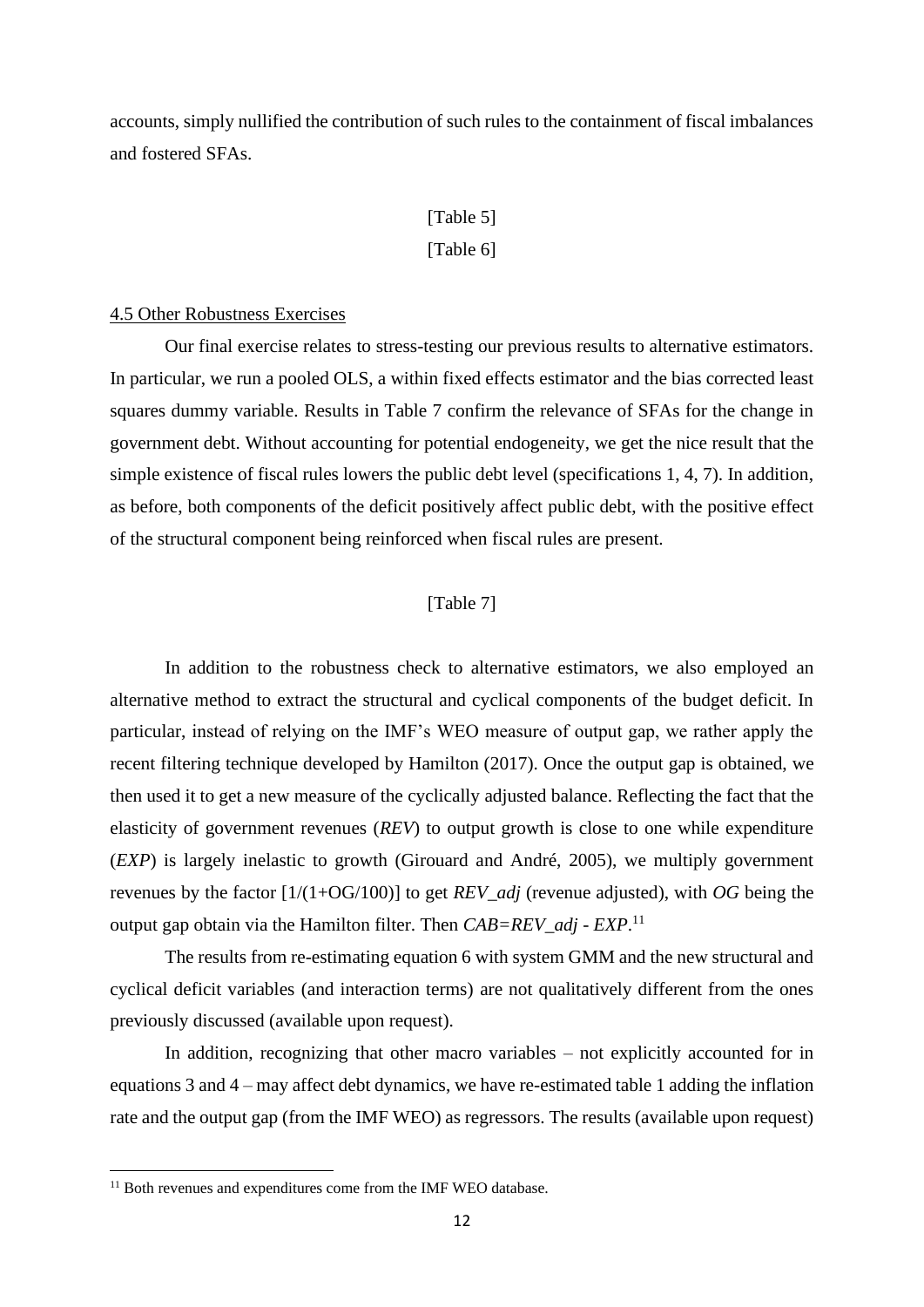show that inflation has no statistically significant effect on debt change, while the output gap comes out negative and significant. All other variables remain qualitatively similar, therefore, not changing previous discussion of the key results. Note also, that the inclusion of country fixed effects partially accounts for this other country-specific idiossyncracies and structural aspects.<sup>12</sup>

#### **5. Conclusion and Policy Implications**

We have assessed how SFA contribute to the path of the debt-to-GDP ratio in a panel of 65 countries in the period 1985-2014. Therefore, and vis-à-vis previous related literature, we extend the coverage beyond developed economies to include also emerging and low-income countries, an aspect previously unexplored. In addition to inspecting the role of fiscal rules in affecting SFAs, we go deeper in the analysis by looking at different types and design characteristics of those rules. Furthermore, for a subsample of countries, we also rely on a recent dataset on fiscal institutions and examine which matter the most for the build-up of SFAs.

Our main results are the following: i) SFAs contribute to the change in the level of the debt-to-GDP ratio with a coefficient close to one. ii) Fiscal rules in general did not led governments to a systematic use SFAs to lower deficits in our country sample. iii) Countries with some form of macro-fiscal forecasting tool in place have allowed governments to use SFAs to lower deficit. iv) The existence of fiscal rules in which monitor compliance exist, contributes to lower the debt level, although the cyclical deficit partly counteracts this desirable effect. v) The magnitude of the fall in the debt ratio due to the presence of fiscal rules before the crisis was between 1.7-4.2 percent of GDP. vi) After the GFC, both revenue-based and debt-based rules starting contributing positively to the accumulation of debt, a fact that is reinforced with the presence of large SFAs.

Our results have a number of policy implications. First, it is important to notice the effect of the GFC in reversing, to some extent, the performance of the fiscal rules in curbing government debt developments. Hence, policy makers would need to integrate this result in the implementation and redefinition of such fiscal frameworks. Second, the fact that in some cases countries used the SFA with an impact on the development of general government debt, raises the issue of being cautious when perceiving the dynamics of the intertemporal government budget constraint essentially via the primary balance, implying the need to further transparency in that context, to ensure the mitigation of such SFA.

<sup>&</sup>lt;sup>12</sup> We thank an anonymous referee for raising this point.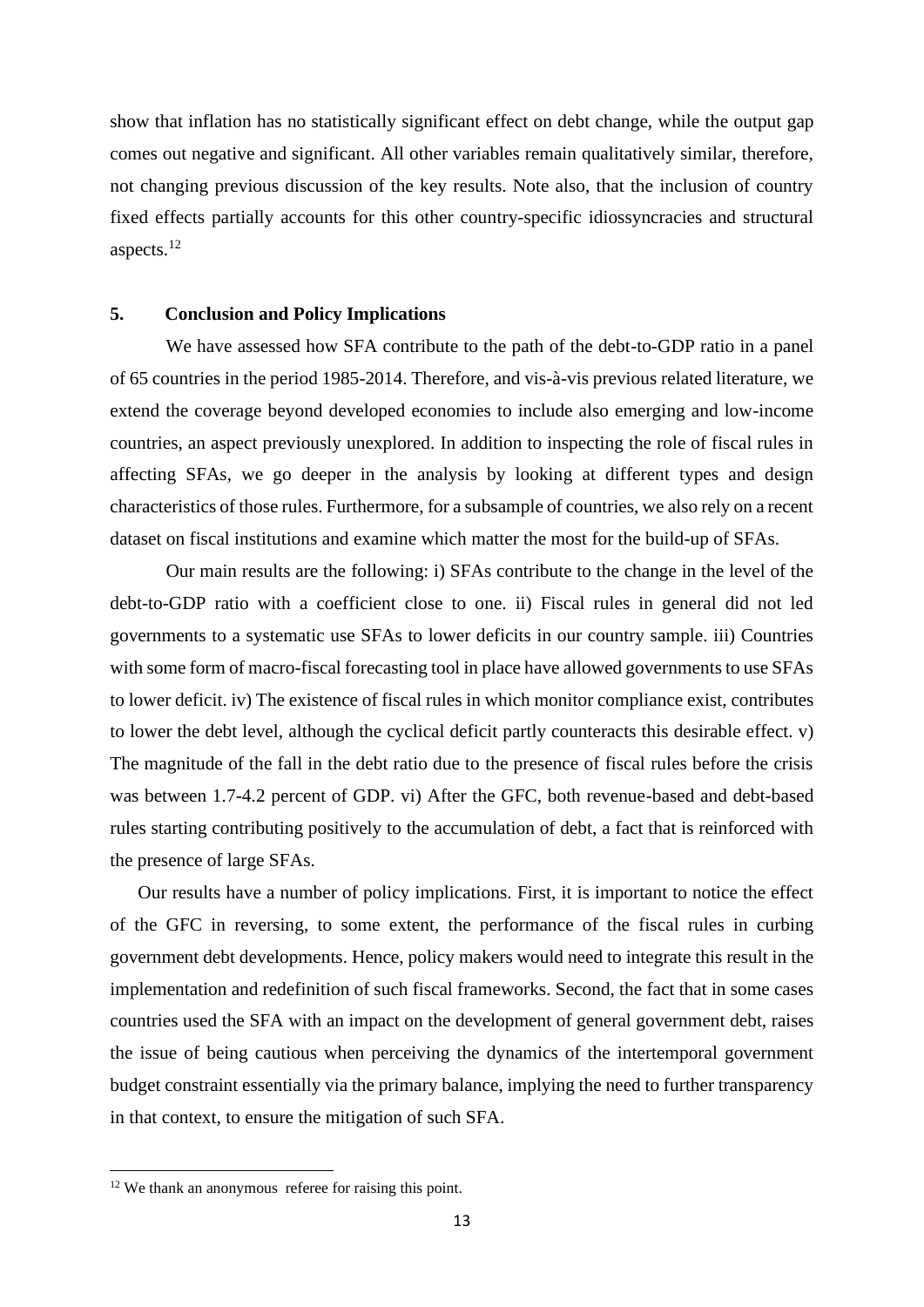Finaally, and as a possible future research line, one could consider analysing the decomposition of SFAs to assess further the role of fiscal rules, although such data are less likely available for non-European economies.

## **References**

1. Abbas, S.M. Ali, Nazim Belhocine, Asmaa El-Ganainy and Mark Horton (2011), "Historical Patterns and Dynamics of Public Debt - Evidence From a New Database", *IMF Economic Review*, 59(4), 717-742

2. Arellano, M., Bover, O. (1995), "Another look at the instrumental-variable estimation of errorcomponents models". *Journal of Econometrics* 68, 29-52.

3. Blundell, R. and S. Bond (1998), "Initial Conditions and Moment Restrictions in Dynamic Panel Data Models," *Journal of Econometrics*, 87, 115-143.

4. Bova E, Ruiz-Arranz M, Toscani F, and Ture H. (2016), "The Fiscal Costs of Contingent Liabilities: A New Dataset," IMF Working Paper 16/14 (Washington: International Monetary Fund).

5. Bowsher, C.G. (2002), "On testing overidentifying restrictions in dynamic panel data models". *Economics Letters* 77: 211–20.

6. Bruno, G. S. F. (2005), "Approximating the bias of the LSDV estimator for dynamic unbalanced panel data models". *Economics Letters* 87: 361–366.

7. Campos, C. F.S., Jaimovich, D. and Panizza, U., (2006), "The unexplained part of public debt", *Emerging Markets Review*, 7(3), 228-243,

8. Escolano, Julio (2010), "A Practical Guide to Public Debt Dynamics, Fiscal Sustainability, and Cyclical Adjustment of Budgetary Aggregates", Technical Note, International Monetary Fund.

9. European Commission, DG for Economic and Financial Affairs (2003), "Public Finances in EMU 2003". The European Commission, Brussels

10. Girouard, N. and C. André (2005), "Measuring Cyclically-adjusted Budget Balances for OECD Countries", OECD, Economics Department, Working Paper, No. 434.

11. Gupta, S. and Yloutinen, S. (2014), "Budget institutions in Low-Income Countries: Lessons from G20", IMF Working Paper 14/164, Washington DC.

12. Hamilton, J. (2017), "Why You Should Never Use the Hodrick-Prescott Filter," NBER WP paper No. 23429.

13. Jaramillo, L., Mullas-Granados, C., Jalles, J. T. (2017), "Debt spikes, blind spots, and financial stress", *International Journal of Finance and Economics*, 22 (4), 421-437.

14. Jaramillo, L., Mullas-Granados, C., Kimani, E. (2017). "Debt spikes and stock-flow adjustment: Emerging economies perspective", *Journal of Economics and Business*, 94, 1-14.

15. Kiviet, J. F. (1995), "On bias, inconsistency, and efficiency of various estimators in dynamic panel data models". *Journal of Econometrics* 68: 53–78.

16. Lledó, Victor, Sungwook Yoon, Xiangming Fang, Samba Mbaye, and Young Kim. (2017). Fiscal Rules at a Glance. March. Washington, DC: International Monetary Fund.

17. Milesi-Ferretti, G. (2003), "Good, bad or ugly? On the effects of fiscal rules with creative accounting", *Journal of Public Economics*, 88, 1-2.

18. Rybáček, V. (2015). "How to Stabilize Debt while Running Deficit", *Statistika*: *Statistics and Economy Journal*, 95 (3), 6-15.

19. Roodman, D.M. (2009), "A note on the theme of too many instruments". *Oxford Bulletin of Economics and Statistics* 71(1): 135–58.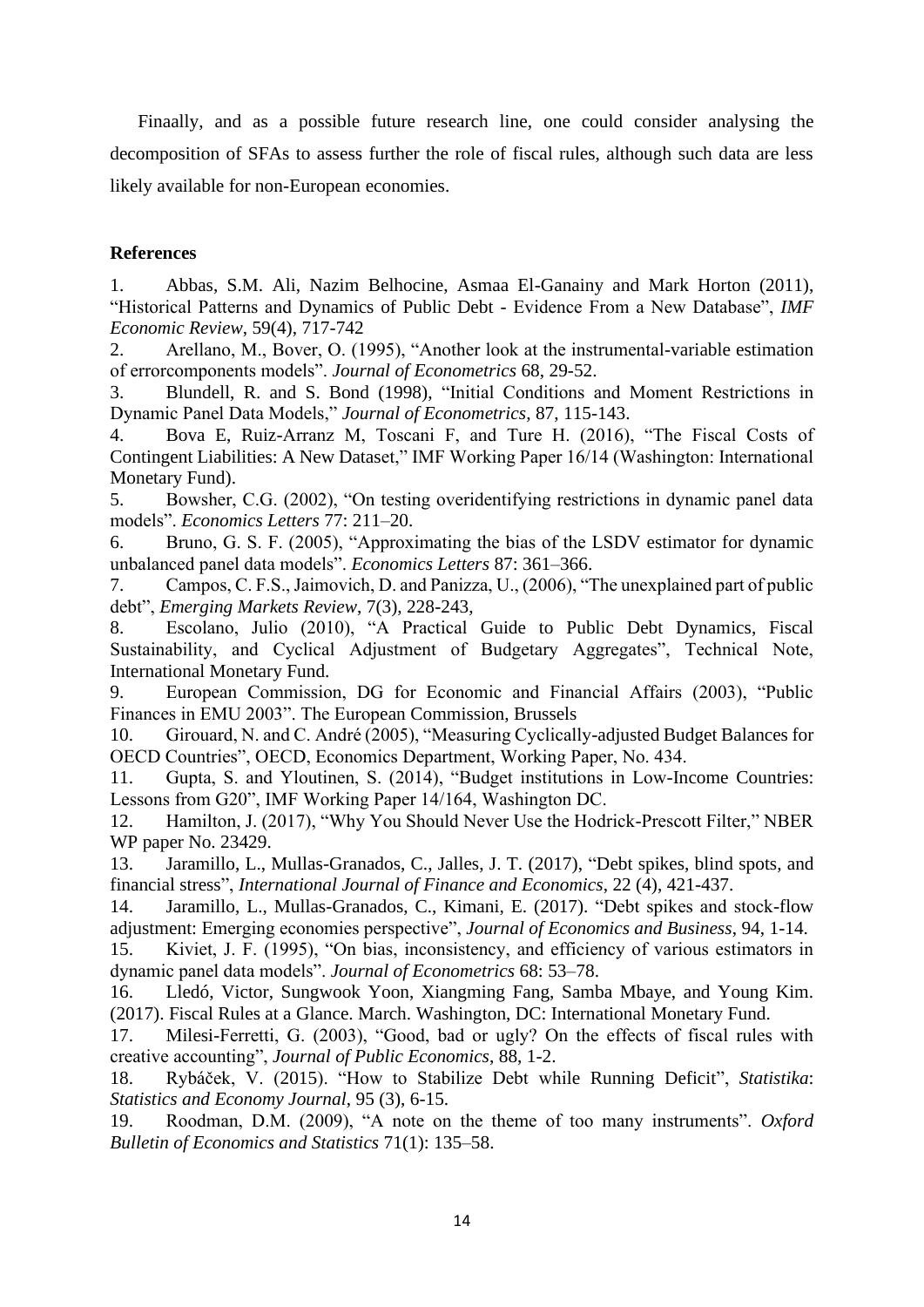20. Schaechter, A., T. Kinda, N. Budina, and A. Weber (2012), Fiscal Rules in Response to the Crisis – Toward the "Next Generation" Rules. A New Dataset. IMF Working Paper WP12/187. Washington, DC: International Monetary Fund.

21. von Hagen, J., and Wolff, G. (2006), "What Do Deficits Tell Us about Debt? Empirical Evidence on Creative Accounting with Fiscal Rules in the EU," *Journal of Banking and Finance*, 30 (12), 3259–79.

22. von Hagen, J. (2002), "Fiscal Rules, Fiscal Institutions, and Fiscal Performance", *Economic and Social Review* 33(3): 263-284.

23. Weber, A. (2012), "Stock Flow Adjustments and Fiscal Transparency: a cross-country comparison", IMF Working Paper 12/39, Washington DC.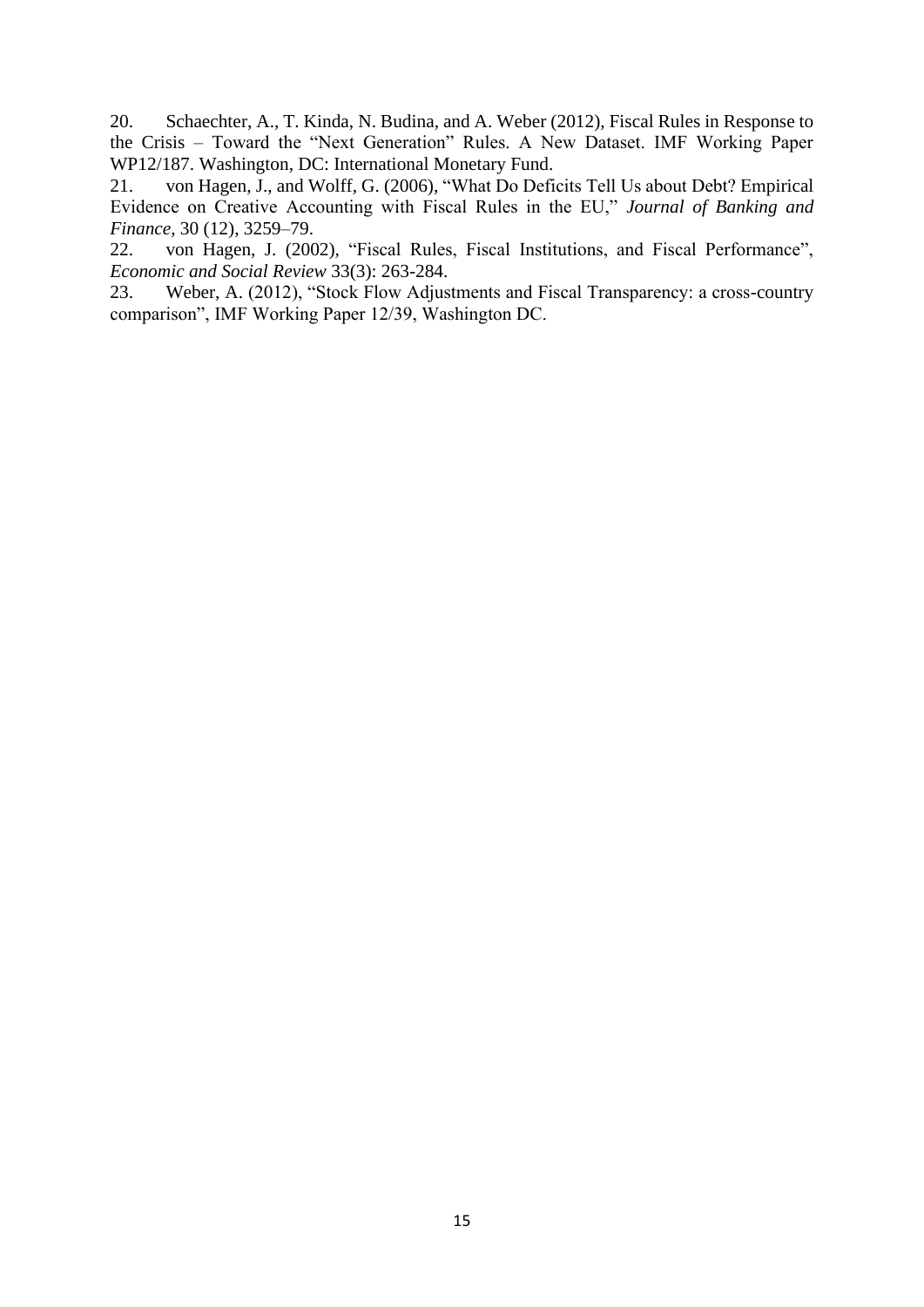

**Figure 1. Total Stock Flow Adjustments in percent of 2014 GDP by country**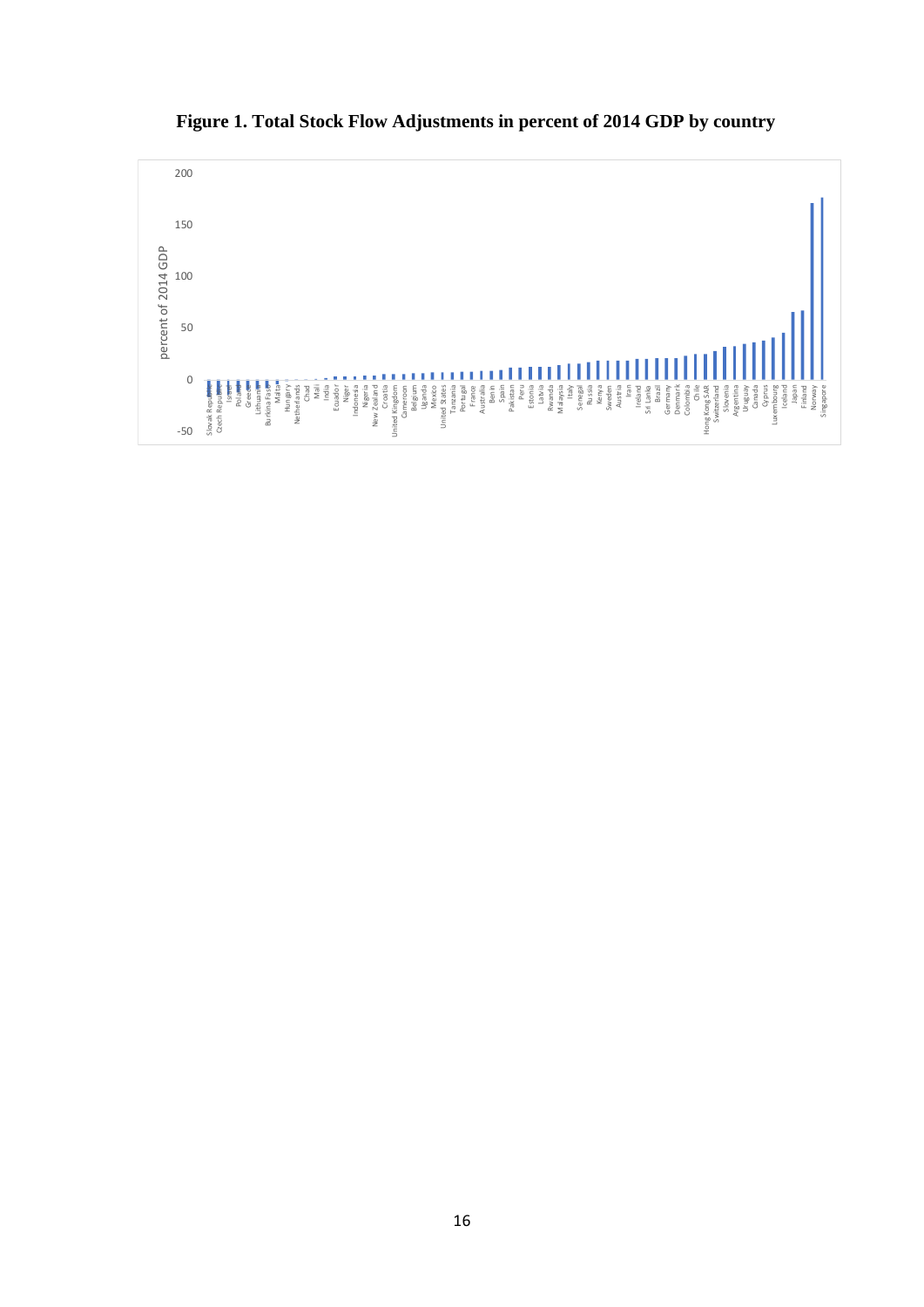

**Figure 2. Accounting identity (% of GDP)**

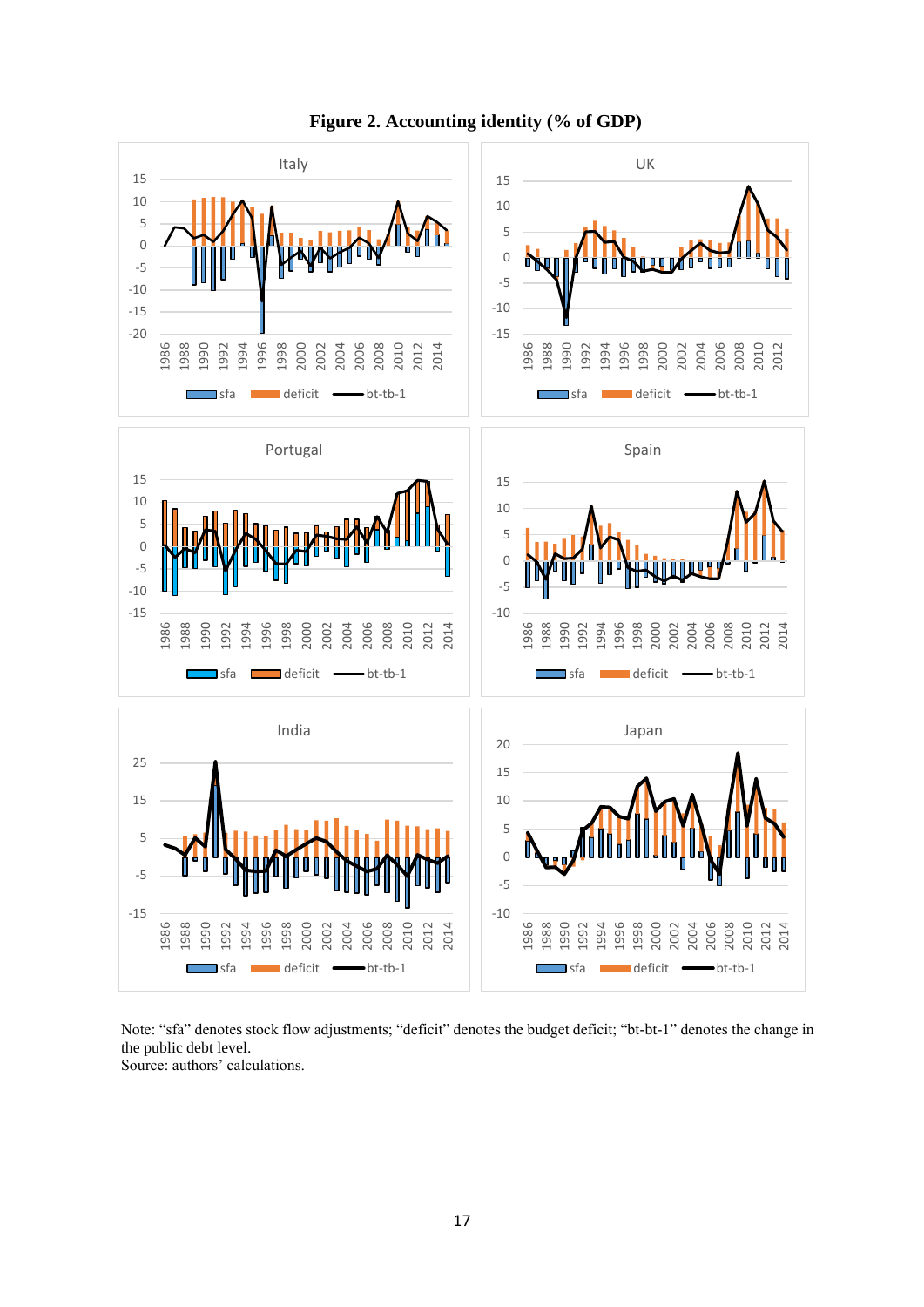



Source: International Monetary Fund's fiscal rule dataset.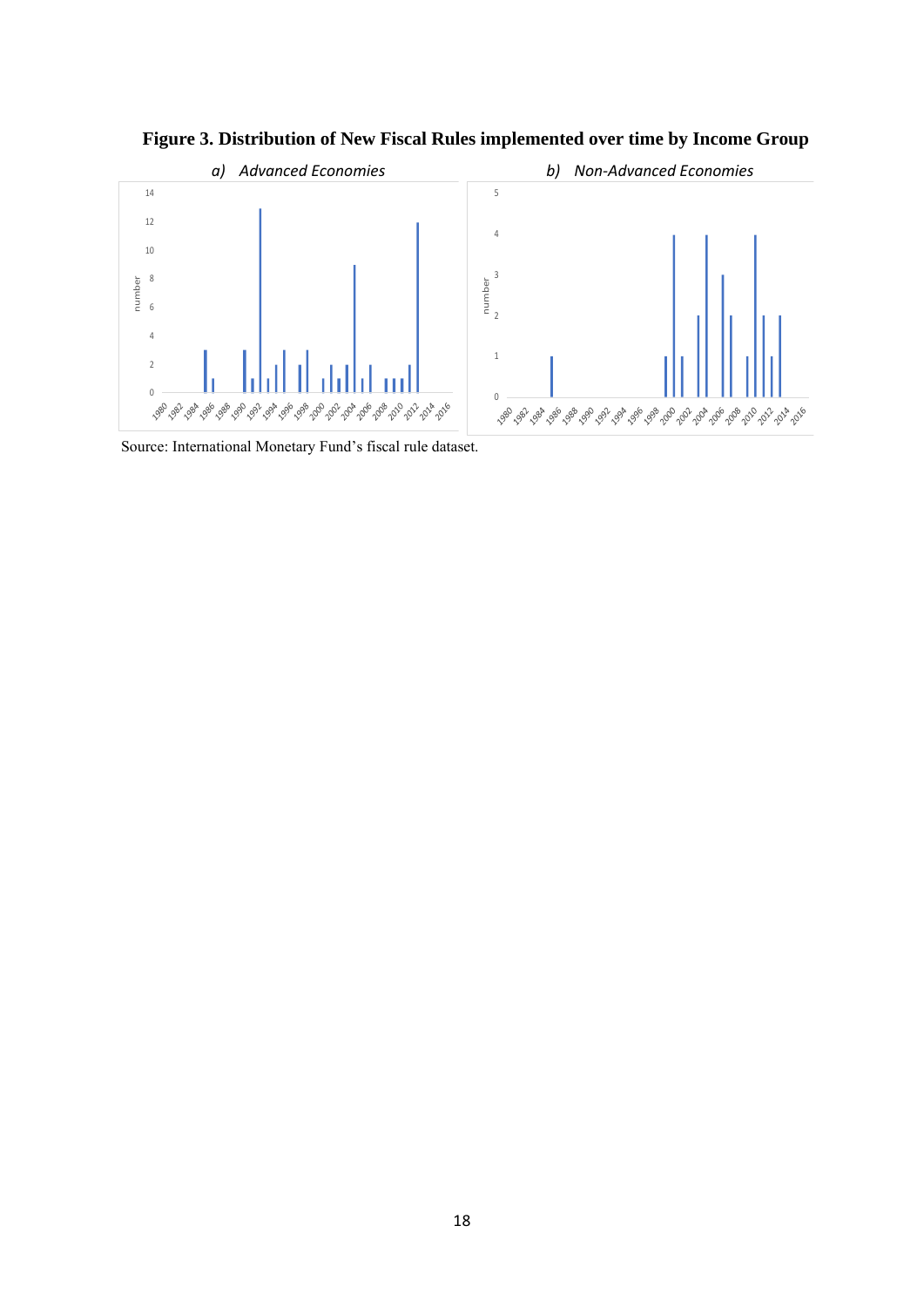| Specification<br>Regressors   | (1)                  | (2)                        | (3)                  | (4)                  | (5)                           | (6)                           | (7)                  | (8)                  | (9)                  | (10)                          |
|-------------------------------|----------------------|----------------------------|----------------------|----------------------|-------------------------------|-------------------------------|----------------------|----------------------|----------------------|-------------------------------|
| lagged debt                   | $0.16**$             | $0.15**$                   | $0.16**$             | $0.16**$             | $0.16**$                      | $0.10*$                       | $0.12**$             | $0.15**$             | $0.11**$             | $0.11**$                      |
| <b>SFA</b>                    | (0.070)<br>$0.83***$ | (0.072)<br>$0.93***$       | (0.075)<br>$0.89***$ | (0.070)<br>$0.80***$ | (0.070)<br>$0.77***$          | (0.057)<br>$0.92***$          | (0.052)<br>$0.92***$ | (0.058)<br>$0.96***$ | (0.051)<br>$0.91***$ | (0.050)<br>$0.91***$          |
|                               | (0.098)              | (0.052)                    | (0.093)              | (0.104)              | (0.123)                       | (0.053)                       | (0.046)              | (0.030)              | (0.051)              | (0.051)                       |
| $FR_1$                        | $-0.11$<br>(0.713)   |                            |                      |                      |                               |                               |                      |                      |                      |                               |
| SFA x_FR                      | 0.13<br>(0.111)      |                            |                      |                      |                               |                               |                      |                      |                      |                               |
| ER                            |                      | 0.47                       |                      |                      |                               |                               |                      |                      |                      |                               |
| SFA x_ER                      |                      | (0.923)<br>0.04<br>(0.105) |                      |                      |                               |                               |                      |                      |                      |                               |
| RR                            |                      |                            | $-0.04$<br>(1.180)   |                      |                               |                               |                      |                      |                      |                               |
| <b>SFA x RR</b>               |                      |                            | 0.10<br>(0.108)      |                      |                               |                               |                      |                      |                      |                               |
| <b>BBR</b>                    |                      |                            |                      | 0.20<br>(0.736)      |                               |                               |                      |                      |                      |                               |
| SFA xBBR                      |                      |                            |                      | 0.16<br>(0.119)      |                               |                               |                      |                      |                      |                               |
| DR                            |                      |                            |                      |                      | 1.85                          |                               |                      |                      |                      |                               |
| SFA x DR                      |                      |                            |                      |                      | (1.769)<br>$0.26*$<br>(0.148) |                               |                      |                      |                      |                               |
| FR_monitor                    |                      |                            |                      |                      |                               | 1.06                          |                      |                      |                      |                               |
| SFA x_FRmonitor               |                      |                            |                      |                      |                               | (1.011)<br>$-0.03$<br>(0.157) |                      |                      |                      |                               |
| FR_enforce                    |                      |                            |                      |                      |                               |                               | 0.45<br>(0.828)      |                      |                      |                               |
| SFA x FRenforce               |                      |                            |                      |                      |                               |                               | $-0.01$<br>(0.140)   |                      |                      |                               |
| FR_escape                     |                      |                            |                      |                      |                               |                               |                      | 0.75<br>(2.401)      |                      |                               |
| SFA x FRescapte               |                      |                            |                      |                      |                               |                               |                      | $-0.57$<br>(0.626)   |                      |                               |
| Independent_monitor           |                      |                            |                      |                      |                               |                               |                      |                      | 1.08<br>(1.244)      |                               |
| SFA x indepmonit              |                      |                            |                      |                      |                               |                               |                      |                      | $0.07**$<br>(0.028)  |                               |
| Transparency                  |                      |                            |                      |                      |                               |                               |                      |                      |                      | $-0.42$                       |
| SFA x transp                  |                      |                            |                      |                      |                               |                               |                      |                      |                      | (0.987)<br>$0.04*$<br>(0.068) |
|                               |                      |                            |                      |                      |                               |                               |                      |                      |                      |                               |
| Observations                  | 1,336                | 1,336                      | 1,336                | 1,336                | 1,336                         | 1,140                         | 1,378                | 865                  | 1,353                | 1,378                         |
| Hansen test (p-value)<br>ar2p | 0.72<br>0.17         | 0.72<br>0.43               | 0.68<br>0.17         | 0.74<br>0.11         | 0.67<br>0.02                  | 0.72<br>0.91                  | 0.65<br>0.87         | 0.89<br>0.58         | 0.64<br>0.99         | $0.70\,$<br>0.86              |
| arlp                          | 0.v04                | 0.05                       | 0.05                 | 0.04                 | 0.05                          | 0.05                          | 0.05                 | 0.10                 | 0.05                 | 0.05                          |

**Table 1. Baseline, all countries, fiscal rules, equation (4), system GMM**

Note: Dependent variable is the change in debt in percent of GDP.Robust standard errors clustered at the country level in parenthesis. The Hansen test evaluates the validity of the instrument set, i.e., tests for over-identifying restrictions. AR(1) and AR(2) are the Arellano-Bond autocorrelation tests of first and second order (the null is no autocorrelation), respectively. A constant term has been estimated but it is not reported for reasons of parsimony. \*, \*\*, \*\*\* denote statistical significance at the 10, 5 and 1 percent levels, respectively. "FR\_1" if a country has at least one fiscal rule; "ER" = expenditure rule in place; "RR" revenue rule in place; "DR" = debt rule in place; "BBR" = budget balance rule in place, "monitor" = at least one of the rules in place monitor compliance exist; "enforce" = at least one of the rules in place formal enforcement procedure exist; "escape" at least of the rules in place escape clause exist. "Independent monitor" = an independent body monitors implementation of the rules. "transparency" = Fiscal Responsibility Laws are in place ensuring transparency and accountability. Fiscal rules dataset from Lledó et al (2017).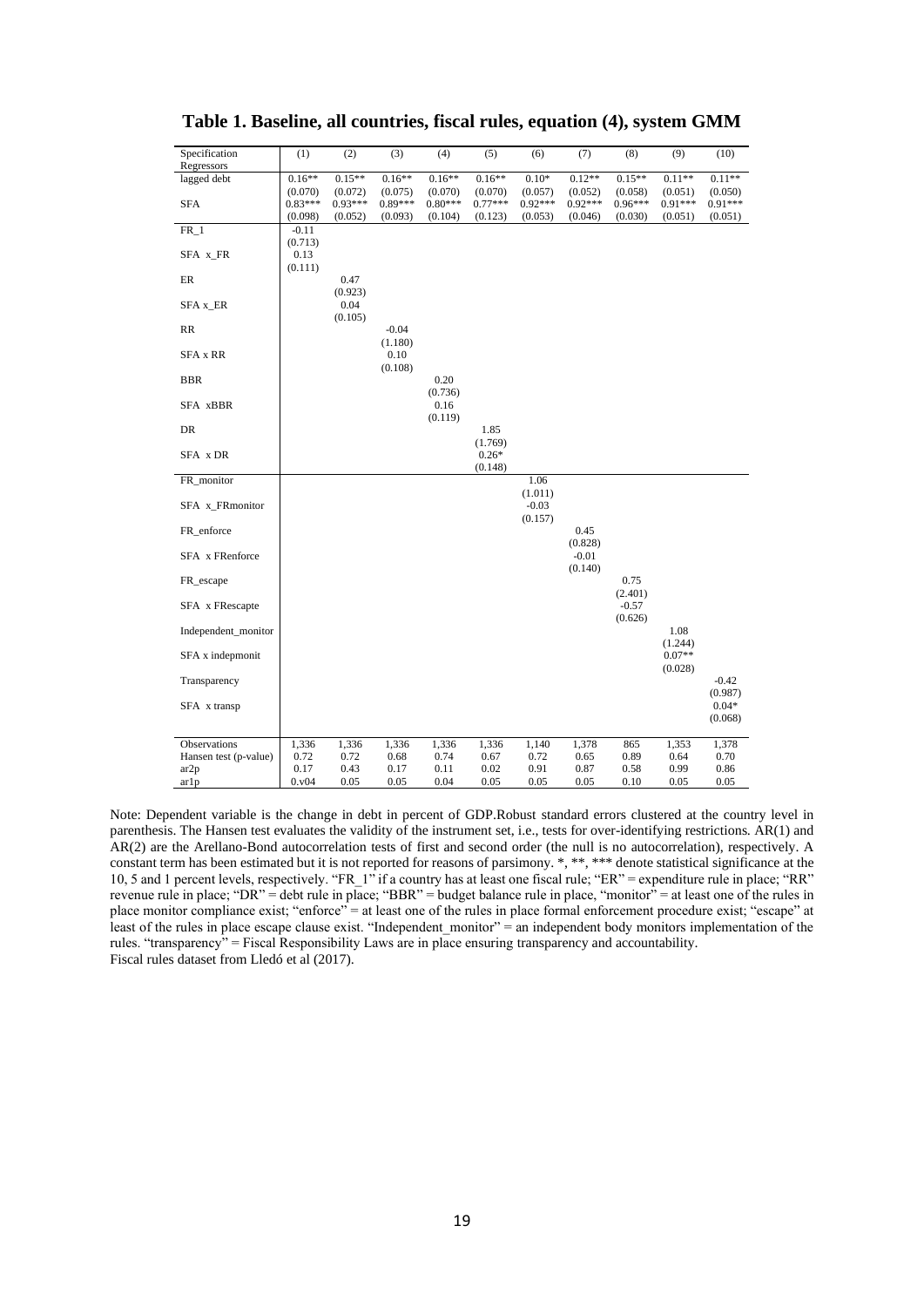|                          | (1)                           | (2)                  | (3)                 | (4)                | (5)                 | (6)                           | (7)                 | (8)                  | (9)                | (10)               |
|--------------------------|-------------------------------|----------------------|---------------------|--------------------|---------------------|-------------------------------|---------------------|----------------------|--------------------|--------------------|
| lagged debt              | $0.28***$                     | $0.26***$            | $0.28**$            | $0.29***$          | $0.31***$           | $0.24**$                      | $0.28**$            | 0.01                 | $0.30**$           | $0.27**$           |
| deficit                  | (0.091)<br>$0.89*$            | (0.084)<br>$0.57***$ | (0.115)<br>$0.51**$ | (0.095)<br>$0.83*$ | (0.098)<br>$0.57**$ | (0.117)<br>0.09               | (0.109)<br>$0.30**$ | (0.238)<br>$0.60***$ | (0.117)<br>0.13    | (0.102)<br>0.11    |
|                          | (0.455)                       | (0.206)              | (0.200)             | (0.455)            | (0.261)             | (0.160)                       | (0.139)             | (0.151)              | (0.141)            | (0.118)            |
| $FR_1$                   | 3.46                          |                      |                     |                    |                     |                               |                     |                      |                    |                    |
| $def_FR$                 | (2.237)<br>$-0.60$<br>(0.483) |                      |                     |                    |                     |                               |                     |                      |                    |                    |
| ER                       |                               | 2.33<br>(1.686)      |                     |                    |                     |                               |                     |                      |                    |                    |
| def_ER                   |                               | $-0.14$<br>(0.278)   |                     |                    |                     |                               |                     |                      |                    |                    |
| RR                       |                               |                      | 4.54<br>(3.297)     |                    |                     |                               |                     |                      |                    |                    |
| def_RR                   |                               |                      | $-1.21$<br>(0.901)  |                    |                     |                               |                     |                      |                    |                    |
| BBR                      |                               |                      |                     | 3.09<br>(2.193)    |                     |                               |                     |                      |                    |                    |
| def_BBR                  |                               |                      |                     | $-0.60$<br>(0.516) |                     |                               |                     |                      |                    |                    |
| DR                       |                               |                      |                     |                    | 0.99<br>(1.924)     |                               |                     |                      |                    |                    |
| def_DR                   |                               |                      |                     |                    | $-0.42*$<br>(0.223) |                               |                     |                      |                    |                    |
| FR_monitor               |                               |                      |                     |                    |                     | 2.97                          |                     |                      |                    |                    |
| def_FRmonitor            |                               |                      |                     |                    |                     | (3.221)<br>$1.36*$<br>(0.842) |                     |                      |                    |                    |
| FR_enforce               |                               |                      |                     |                    |                     |                               | 8.86<br>(5.930)     |                      |                    |                    |
| def_FRenforce            |                               |                      |                     |                    |                     |                               | $-1.46$<br>(1.953)  |                      |                    |                    |
| FR_escape                |                               |                      |                     |                    |                     |                               |                     | 0.15<br>(3.397)      |                    |                    |
| def_FRescapte            |                               |                      |                     |                    |                     |                               |                     | $-0.05$<br>(0.971)   |                    |                    |
| Independent_monitor      |                               |                      |                     |                    |                     |                               |                     |                      | 5.33<br>(4.872)    |                    |
| def_indepmonit           |                               |                      |                     |                    |                     |                               |                     |                      | $1.16*$<br>(0.717) |                    |
| Transparency             |                               |                      |                     |                    |                     |                               |                     |                      |                    | $-0.55$<br>(2.987) |
| def_transp               |                               |                      |                     |                    |                     |                               |                     |                      |                    | 1.02<br>(0.948)    |
| Observations             | 1,336                         | 1,336                | 1,336               | 1,336              | 1,336               | 1,140                         | 1,378               | 865                  | 1,353              | 1,378              |
| Hansen test (p-value)    | 0.84                          | 0.85                 | 0.62                | 0.85               | 0.79                | 0.78                          | 0.69                | 0.69                 | 0.59               | 0.73               |
| ar <sub>2p</sub><br>arlp | 0.45<br>0.01                  | 0.51<br>0.02         | 0.31<br>0.01        | 0.46<br>0.01       | 0.39<br>0.01        | 0.87<br>0.02                  | 0.83<br>0.03        | 0.67<br>0.01         | 0.95<br>0.03       | 0.91<br>0.02       |
|                          |                               |                      |                     |                    |                     |                               |                     |                      |                    |                    |

**Table 2. Baseline, all countries, fiscal rules, equation (5), system GMM**

Note: Dependent variable is the change in debt in percent of GDP. Robust standard errors clustered at the country level in parenthesis. The Hansen test evaluates the validity of the instrument set, i.e., tests for over-identifying restrictions. AR(1) and AR(2) are the Arellano-Bond autocorrelation tests of first and second order (the null is no autocorrelation), respectively. A constant term has been estimated but it is not reported for reasons of parsimony. \*, \*\*, \*\*\* denote statistical significance at the 10, 5 and 1 percent levels, respectively. "FR<sub>1</sub>" if a country has at least one fiscal rule; "ER" = expenditure rule in place; "RR" revenue rule in place; "DR" = debt rule in place; "BBR" = budget balance rule in place, "monitor" = at least one of the rules in place monitor compliance exist; "enforce" = at least one of the rules in place formal enforcement procedure exist; "escape" at least of the rules in place escape clause exist. "Independent\_monitor" = an independent body monitors implementation of the rules. "transparency" = Fiscal Responsibility Laws are in place ensuring transparency and accountability. Fiscal rules dataset from Lledó et al (2017).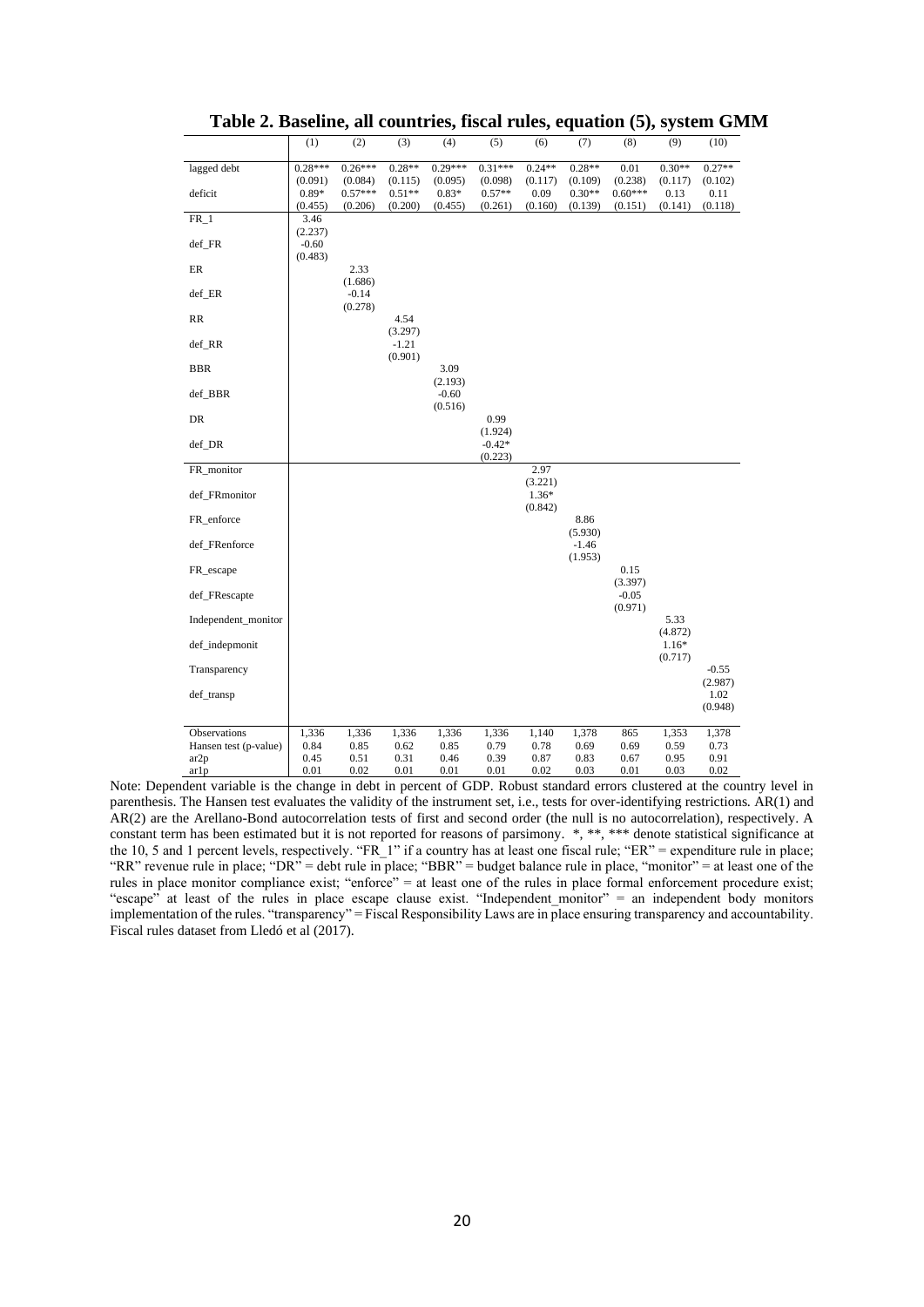|                          | (1)                  | (2)                  | (3)                  | (4)                  | (5)                  | (6)                  | (7)                  | (8)                  | (9)                |
|--------------------------|----------------------|----------------------|----------------------|----------------------|----------------------|----------------------|----------------------|----------------------|--------------------|
| lagged debt              | 0.06                 | 0.06                 | 0.06                 | 0.06                 | 0.06                 | 0.04                 | 0.06                 | 0.06                 | 0.04               |
| <b>SFA</b>               | (0.040)<br>$0.99***$ | (0.042)<br>$1.01***$ | (0.042)<br>$1.01***$ | (0.044)<br>$1.03***$ | (0.040)<br>$1.00***$ | (0.043)<br>$1.02***$ | (0.041)<br>$1.00***$ | (0.040)<br>$1.00***$ | (0.039)<br>0.99*** |
|                          | (0.049)              | (0.020)              | (0.017)              | (0.013)              | (0.022)              | (0.119)              | (0.030)              | (0.035)              | (0.096)            |
| $_{\rm fr}$              | $-0.78$<br>(1.680)   |                      |                      |                      |                      |                      |                      |                      |                    |
| SFA_fr                   | 0.03                 |                      |                      |                      |                      |                      |                      |                      |                    |
| mf                       | (0.068)              | $-0.76$              |                      |                      |                      |                      |                      |                      |                    |
|                          |                      | (1.401)              |                      |                      |                      |                      |                      |                      |                    |
| SFA_mf                   |                      | $-0.01$              |                      |                      |                      |                      |                      |                      |                    |
| ifa                      |                      | (0.070)              | $-0.59$              |                      |                      |                      |                      |                      |                    |
|                          |                      |                      | (2.149)              |                      |                      |                      |                      |                      |                    |
| SFA_ifa                  |                      |                      | $-0.04$<br>(0.183)   |                      |                      |                      |                      |                      |                    |
| fo                       |                      |                      |                      | $-0.78$              |                      |                      |                      |                      |                    |
| SFA_fo                   |                      |                      |                      | (0.792)<br>$-0.05$   |                      |                      |                      |                      |                    |
|                          |                      |                      |                      | (0.034)              |                      |                      |                      |                      |                    |
| mbf                      |                      |                      |                      |                      | $-1.49$<br>(1.335)   |                      |                      |                      |                    |
| SFA_mbf                  |                      |                      |                      |                      | 0.05<br>(0.085)      |                      |                      |                      |                    |
| be                       |                      |                      |                      |                      |                      | 8.94**               |                      |                      |                    |
| SFA _be                  |                      |                      |                      |                      |                      | (4.238)<br>$-0.01$   |                      |                      |                    |
|                          |                      |                      |                      |                      |                      | (0.085)              |                      |                      |                    |
| understanding            |                      |                      |                      |                      |                      |                      | $-0.59$<br>(1.750)   |                      |                    |
| SFA_understanding        |                      |                      |                      |                      |                      |                      | 0.01                 |                      |                    |
| developing               |                      |                      |                      |                      |                      |                      | (0.090)              | $-1.07$              |                    |
| SFA_developing           |                      |                      |                      |                      |                      |                      |                      | (1.606)<br>0.03      |                    |
|                          |                      |                      |                      |                      |                      |                      |                      | (0.071)              |                    |
| implementing             |                      |                      |                      |                      |                      |                      |                      |                      | 4.96<br>(5.098)    |
| SFA_implementing         |                      |                      |                      |                      |                      |                      |                      |                      | 0.01               |
|                          |                      |                      |                      |                      |                      |                      |                      |                      | (0.073)            |
| Observations             | 562                  | 562                  | 562                  | 562                  | 562                  | 562                  | 562                  | 562                  | 562                |
| Hansen test (p-value)    | 0.55<br>0.15         | 0.87<br>0.17         | 0.65<br>0.14         | 0.74<br>0.25         | 0.52<br>0.31         | 0.79<br>0.24         | 0.84<br>0.41         | 0.81<br>0.19         | 0.58<br>0.23       |
| ar <sub>2p</sub><br>arlp | 0.00                 | 0.01                 | 0.01                 | 0.03                 | 0.06                 | 0.01                 | 0.02                 | 0.02                 | 0.04               |

**Table 3. Baseline, all countries, fiscal institutions, equation (4), system GMM**

Note: Dependent variable is the change in debt in percent of GDP. LDV denotes lagged dependent variable. Robust standard errors clustered at the country level in parenthesis. The Hansen test evaluates the validity of the instrument set, i.e., tests for over-identifying restrictions. AR(1) and AR(2) are the Arellano-Bond autocorrelation tests of first and second order (the null is no autocorrelation), respectively. A constant term has been estimated but it is not reported for reasons of parsimony. \*, \*\*, \*\*\* denote statistical significance at the 10, 5 and 1 percent levels, respectively. "fr"=fiscal reporting; "mf"=macro fiscal forecasting; "IFA"=independent fiscal agency; "fo" fiscal objectives; "MBF" medium term budget framework; "be" budget execution; "understanding"=understanding the scale and scope of the fiscal challenge; "developing" = developing a credible fiscal strategy; "implementing" = implementing the fiscal strategy through the budget process. Fiscal rules dataset from Gupta and Yloutinen (2014).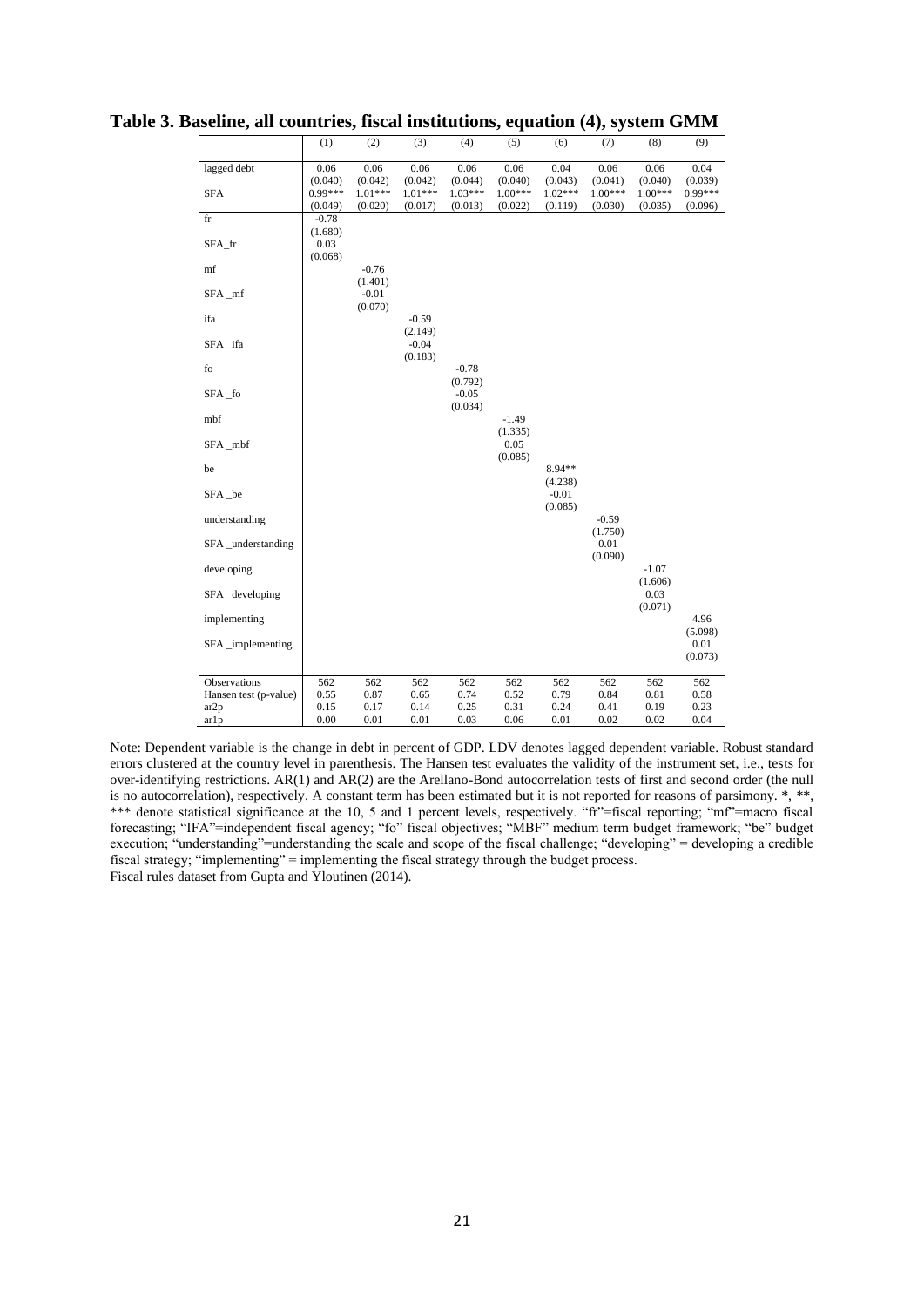|                               | o                    |                      |                      |                      | ╯                  |                     | ,<br>д,              |                      | $\sim$<br>$\overline{\phantom{a}}$<br>ັ |                     |
|-------------------------------|----------------------|----------------------|----------------------|----------------------|--------------------|---------------------|----------------------|----------------------|-----------------------------------------|---------------------|
| Specification                 | (1)                  | (2)                  | (3)                  | (4)                  | (5)                | (6)                 | (7)                  | (8)                  | (9)                                     | (10)                |
| lagged debt                   | $0.24***$            | $0.20***$            | $0.26***$            | $0.27***$            | $0.25***$          | $0.23***$           | $0.27***$            | 0.13                 | $0.27***$                               | 0.19                |
| cadef                         | (0.063)<br>$0.61***$ | (0.070)<br>$0.82***$ | (0.068)<br>$0.64***$ | (0.057)<br>$0.59***$ | (0.065)<br>$0.51*$ | (0.077)<br>$0.46**$ | (0.063)<br>$0.66***$ | (0.089)<br>$0.89***$ | (0.084)<br>$0.53***$                    | (0.121)<br>$0.50**$ |
|                               | (0.189)              | (0.208)              | (0.215)              | (0.170)              | (0.279)            | (0.187)             | (0.180)              | (0.247)              | (0.171)                                 | (0.191)             |
| cyclicaldef_weo               | $0.41**$             | $0.27*$              | $0.24**$             | $0.41**$             | 0.24               | $0.20*$             | 0.21                 | $0.41**$             | $0.22*$                                 | 0.18                |
|                               | (0.194)              | (0.157)              | (0.114)              | (0.174)              | (0.168)            | (0.113)             | (0.132)              | (0.166)              | (0.124)                                 | (0.141)             |
| $FR_1$                        | 1.27<br>(1.349)      |                      |                      |                      |                    |                     |                      |                      |                                         |                     |
| cadef_FR                      | 0.14                 |                      |                      |                      |                    |                     |                      |                      |                                         |                     |
|                               | (0.264)              |                      |                      |                      |                    |                     |                      |                      |                                         |                     |
| cycdef_FR                     | $-0.22$              |                      |                      |                      |                    |                     |                      |                      |                                         |                     |
| ER                            | (0.177)              | 2.59                 |                      |                      |                    |                     |                      |                      |                                         |                     |
|                               |                      | (2.325)              |                      |                      |                    |                     |                      |                      |                                         |                     |
| cadef_ER                      |                      | $-0.24$              |                      |                      |                    |                     |                      |                      |                                         |                     |
| cycdef_ER                     |                      | (0.458)<br>1.38**    |                      |                      |                    |                     |                      |                      |                                         |                     |
|                               |                      | (0.523)              |                      |                      |                    |                     |                      |                      |                                         |                     |
| RR                            |                      |                      | $-2.90$              |                      |                    |                     |                      |                      |                                         |                     |
|                               |                      |                      | (2.679)              |                      |                    |                     |                      |                      |                                         |                     |
| $cadef_RR$                    |                      |                      | 0.72<br>(0.701)      |                      |                    |                     |                      |                      |                                         |                     |
| cycdef_RR                     |                      |                      | $-0.48$              |                      |                    |                     |                      |                      |                                         |                     |
|                               |                      |                      | (1.056)              |                      |                    |                     |                      |                      |                                         |                     |
| BBR                           |                      |                      |                      | 2.01                 |                    |                     |                      |                      |                                         |                     |
| cadef_BBR                     |                      |                      |                      | (1.508)<br>0.06      |                    |                     |                      |                      |                                         |                     |
|                               |                      |                      |                      | (0.283)              |                    |                     |                      |                      |                                         |                     |
| cycdef_BBR                    |                      |                      |                      | $-0.28$              |                    |                     |                      |                      |                                         |                     |
| DR                            |                      |                      |                      | (0.202)              | $-0.16$            |                     |                      |                      |                                         |                     |
|                               |                      |                      |                      |                      | (1.500)            |                     |                      |                      |                                         |                     |
| cadef_DR                      |                      |                      |                      |                      | $0.39*$            |                     |                      |                      |                                         |                     |
|                               |                      |                      |                      |                      | (0.241)            |                     |                      |                      |                                         |                     |
| cycdef_DR                     |                      |                      |                      |                      | $0.24*$<br>(0.153) |                     |                      |                      |                                         |                     |
| FR_monitor                    |                      |                      |                      |                      |                    | $-0.77***$          |                      |                      |                                         |                     |
|                               |                      |                      |                      |                      |                    | (0.149)             |                      |                      |                                         |                     |
| cadef_FRmonitor               |                      |                      |                      |                      |                    | $0.98*$<br>(0.561)  |                      |                      |                                         |                     |
| cycdef_FRmonitor              |                      |                      |                      |                      |                    | $2.27**$            |                      |                      |                                         |                     |
|                               |                      |                      |                      |                      |                    | (1.041)             |                      |                      |                                         |                     |
| FR_enforce                    |                      |                      |                      |                      |                    |                     | 3.05                 |                      |                                         |                     |
| cadef_FRenforce               |                      |                      |                      |                      |                    |                     | (1.979)<br>0.49      |                      |                                         |                     |
|                               |                      |                      |                      |                      |                    |                     | (0.682)              |                      |                                         |                     |
| cycdef_FRenforce              |                      |                      |                      |                      |                    |                     | 0.17                 |                      |                                         |                     |
|                               |                      |                      |                      |                      |                    |                     | (1.128)              |                      |                                         |                     |
| FR_escape                     |                      |                      |                      |                      |                    |                     |                      | $3.76*$<br>(1.861)   |                                         |                     |
| cadef_FRescapte               |                      |                      |                      |                      |                    |                     |                      | $-0.24$              |                                         |                     |
|                               |                      |                      |                      |                      |                    |                     |                      | (0.600)              |                                         |                     |
| cycdef_FRescapte              |                      |                      |                      |                      |                    |                     |                      | 0.70<br>(1.131)      |                                         |                     |
| Independent_monitor           |                      |                      |                      |                      |                    |                     |                      |                      | $-0.98$                                 |                     |
|                               |                      |                      |                      |                      |                    |                     |                      |                      | (2.164)                                 |                     |
| cadef_indepmonit              |                      |                      |                      |                      |                    |                     |                      |                      | $-2.47$                                 |                     |
| cycdef_indepmonit             |                      |                      |                      |                      |                    |                     |                      |                      | (2.217)<br>8.10                         |                     |
|                               |                      |                      |                      |                      |                    |                     |                      |                      | (8.429)                                 |                     |
| Transparency                  |                      |                      |                      |                      |                    |                     |                      |                      |                                         | 1.75                |
|                               |                      |                      |                      |                      |                    |                     |                      |                      |                                         | (2.031)             |
| cadef_transp                  |                      |                      |                      |                      |                    |                     |                      |                      |                                         | 2.05<br>(1.887)     |
| cycdef_transp                 |                      |                      |                      |                      |                    |                     |                      |                      |                                         | 4.34                |
|                               |                      |                      |                      |                      |                    |                     |                      |                      |                                         | (4.692)             |
| Observations                  | 933                  | 933                  | 933                  | 933                  | 933                | 776                 | 933                  | 622                  | 920                                     | 933                 |
| Hansen test (p-value)<br>ar2p | 0.78<br>0.26         | 0.65<br>0.29         | 0.84<br>0.26         | 0.67<br>0.28         | 0.68<br>0.26       | 0.79<br>0.26        | 0.86<br>0.28         | 0.89<br>0.28         | 0.80<br>0.13                            | 0.76<br>0.18        |
| arlp                          | 0.08                 | 0.09                 | 0.07                 | 0.09                 | 0.07               | 0.09                | 0.08                 | 0.12                 | 0.04                                    | $0.03\,$            |
|                               |                      |                      |                      |                      |                    |                     |                      |                      |                                         |                     |

**Table 4. Baseline Augmented, all countries, fiscal rules, equation (6), system GMM**

Note: Dependent variable is the change in debt in percent of GDP. Robust standard errors clustered at the country level in parenthesis. The Hansen test evaluates the validity of the instrument set, i.e., tests for over-identifying restrictions. AR(1) and AR(2) are the Arellano-Bond autocorrelation tests of first and second order (the null is no autocorrelation), respectively. A constant term has been estimated but it is not reported for reasons of parsimony. \*, \*\*, \*\*\* denote statistical significance at the 10, 5 and 1 percent levels, respectively. "FR\_1" if a country has at least one fiscal rule; "ER" = expenditure rule in place; "RR" revenue rule in place; "DR" = debt rule in place; "BBR" = budget balance rule in place, "monitor" = at least one of the rules in place monitor compliance exist; "enforce" = at least one of the rules in place formal enforcement procedure exist; "escape" at least of the rules in place escape clause exist. "Independent\_monitor" = an independent body monitors implementation of the rules. "transparency" = Fiscal Responsibility Laws are in place ensuring transparency and accountability. Fiscal rules dataset from Lledó et al (2017).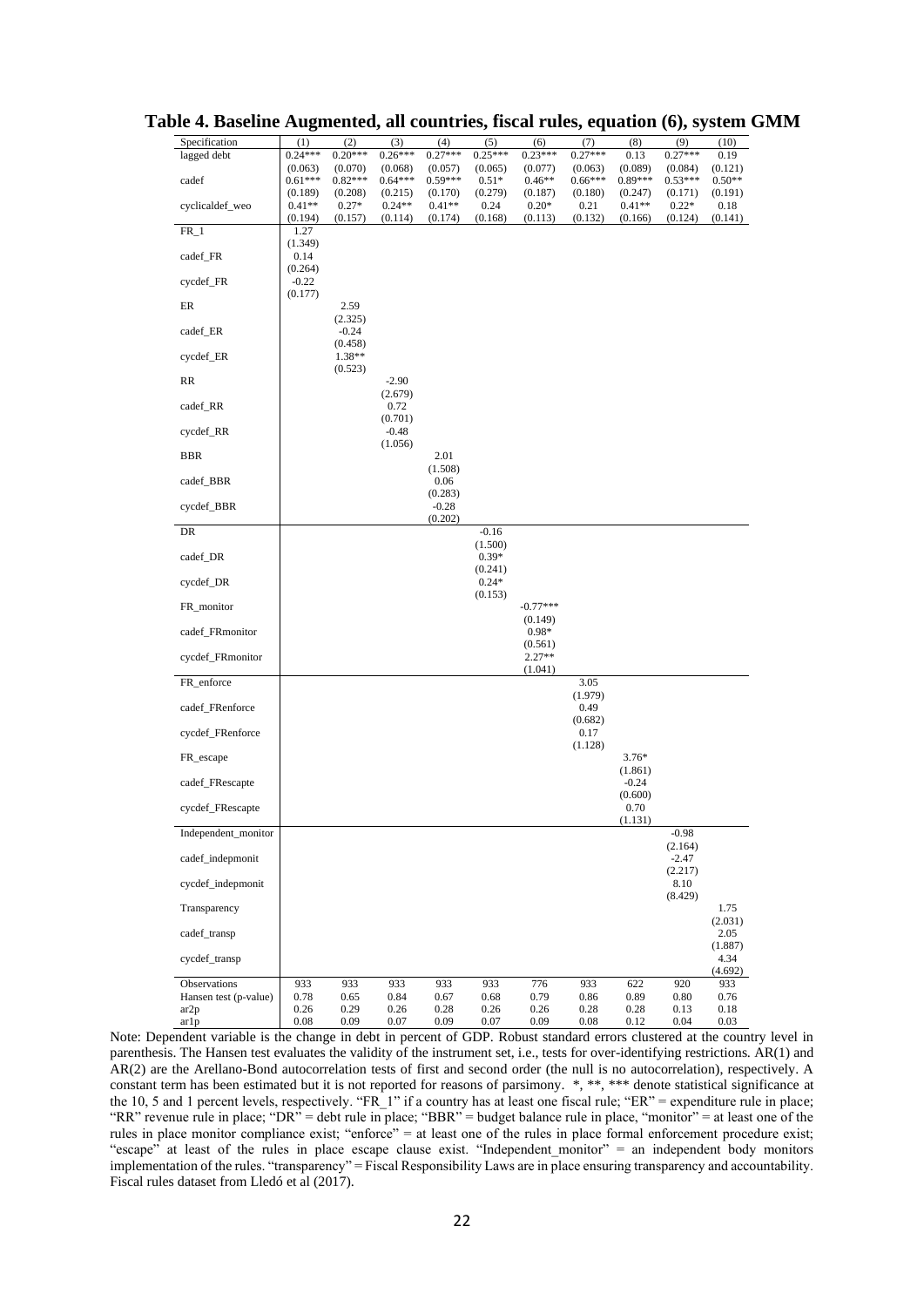| Specification         | (1)       | (2)       | (3)         | (4)       | (5)       | (6)       | (7)       | (8)       | (9)       | (10)      |
|-----------------------|-----------|-----------|-------------|-----------|-----------|-----------|-----------|-----------|-----------|-----------|
| Sample                |           |           | <b>OECD</b> |           |           |           |           | Non-OECD  |           |           |
| lagged debt           | $0.42***$ | $0.40***$ | $0.41***$   | $0.42***$ | $0.39***$ | $0.08**$  | 0.07      | $0.09*$   | $0.08**$  | $0.08*$   |
|                       | (0.072)   | (0.062)   | (0.078)     | (0.072)   | (0.071)   | (0.039)   | (0.040)   | (0.042)   | (0.038)   | (0.042)   |
| <b>SFA</b>            | $0.60***$ | $0.50***$ | $0.58***$   | $0.67***$ | $0.49**$  | $0.92***$ | $0.96***$ | $1.01***$ | $0.91***$ | $0.98***$ |
|                       | (0.133)   | (0.152)   | (0.190)     | (0.231)   | (0.210)   | (0.078)   | (0.033)   | (0.030)   | (0.076)   | (0.045)   |
| FR 1                  | 0.32      |           |             |           |           | $-1.27$   |           |           |           |           |
|                       | (0.715)   |           |             |           |           | (1.018)   |           |           |           |           |
| SFA_FR                | $-0.04$   |           |             |           |           | 0.11      |           |           |           |           |
|                       | (0.195)   |           |             |           |           | (0.102)   |           |           |           |           |
| ER                    |           | 0.88      |             |           |           |           | $-2.35$   |           |           |           |
|                       |           | (1.598)   |             |           |           |           | (1.567)   |           |           |           |
| SFA_ER                |           | 0.20      |             |           |           |           | $0.15*$   |           |           |           |
|                       |           | (0.212)   |             |           |           |           | (0.093)   |           |           |           |
| RR                    |           |           | 0.46        |           |           |           |           | $-2.63**$ |           |           |
|                       |           |           | (3.085)     |           |           |           |           | (1.137)   |           |           |
| SFA RR                |           |           | $-0.14$     |           |           |           |           | 0.04      |           |           |
|                       |           |           | (0.852)     |           |           |           |           | (0.077)   |           |           |
| <b>BBR</b>            |           |           |             | 0.06      |           |           |           |           | $-1.54$   |           |
|                       |           |           |             | (0.992)   |           |           |           |           | (0.945)   |           |
| SFA BBR               |           |           |             | $-0.15$   |           |           |           |           | 0.13      |           |
|                       |           |           |             | (0.185)   |           |           |           |           | (0.106)   |           |
| DR                    |           |           |             |           | $1.80**$  |           |           |           |           | $-1.12$   |
|                       |           |           |             |           | (0.934)   |           |           |           |           | (0.892)   |
| SFA DR                |           |           |             |           | $0.38**$  |           |           |           |           | 0.05      |
|                       |           |           |             |           | (0.211)   |           |           |           |           | (0.081)   |
|                       |           |           |             |           |           |           |           |           |           |           |
| <b>Observations</b>   | 822       | 822       | 822         | 822       | 822       | 514       | 514       | 514       | 514       | 514       |
| Hansen test (p-value) | 0.77      | 0.81      | 0.73        | 0.61      | 0.65      | 0.74      | 0.82      | 0.59      | 0.72      | 0.70      |
| ar2p                  | 0.16      | 0.15      | 0.14        | 0.20      | 0.32      | 0.31      | 0.57      | 0.47      | 0.30      | 0.43      |
| ar1p                  | 0.00      | 0.00      | 0.00        | 0.00      | 0.00      | 0.04      | 0.04      | 0.05      | 0.04      | 0.05      |

**Table 5. Baseline, OECD vs non-OECD, fiscal rules, equation (4), system GMM**

Note: Dependent variable is the change in debt in percent of GDP. Robust standard errors clustered at the country level in parenthesis. The Hansen test evaluates the validity of the instrument set, i.e., tests for over-identifying restrictions. AR(1) and AR(2) are the Arellano-Bond autocorrelation tests of first and second order (the null is no autocorrelation), respectively. A constant term has been estimated but it is not reported for reasons of parsimony. \*, \*\*, \*\*\* denote statistical significance at the 10, 5 and 1 percent levels, respectively. "FR\_1" if a country has at least one fiscal rule; "ER" = expenditure rule in place; "RR" revenue rule in place; "DR" = debt rule in place; "BBR" = budget balance rule in place. Fiscal rules dataset from Lledó et al (2017).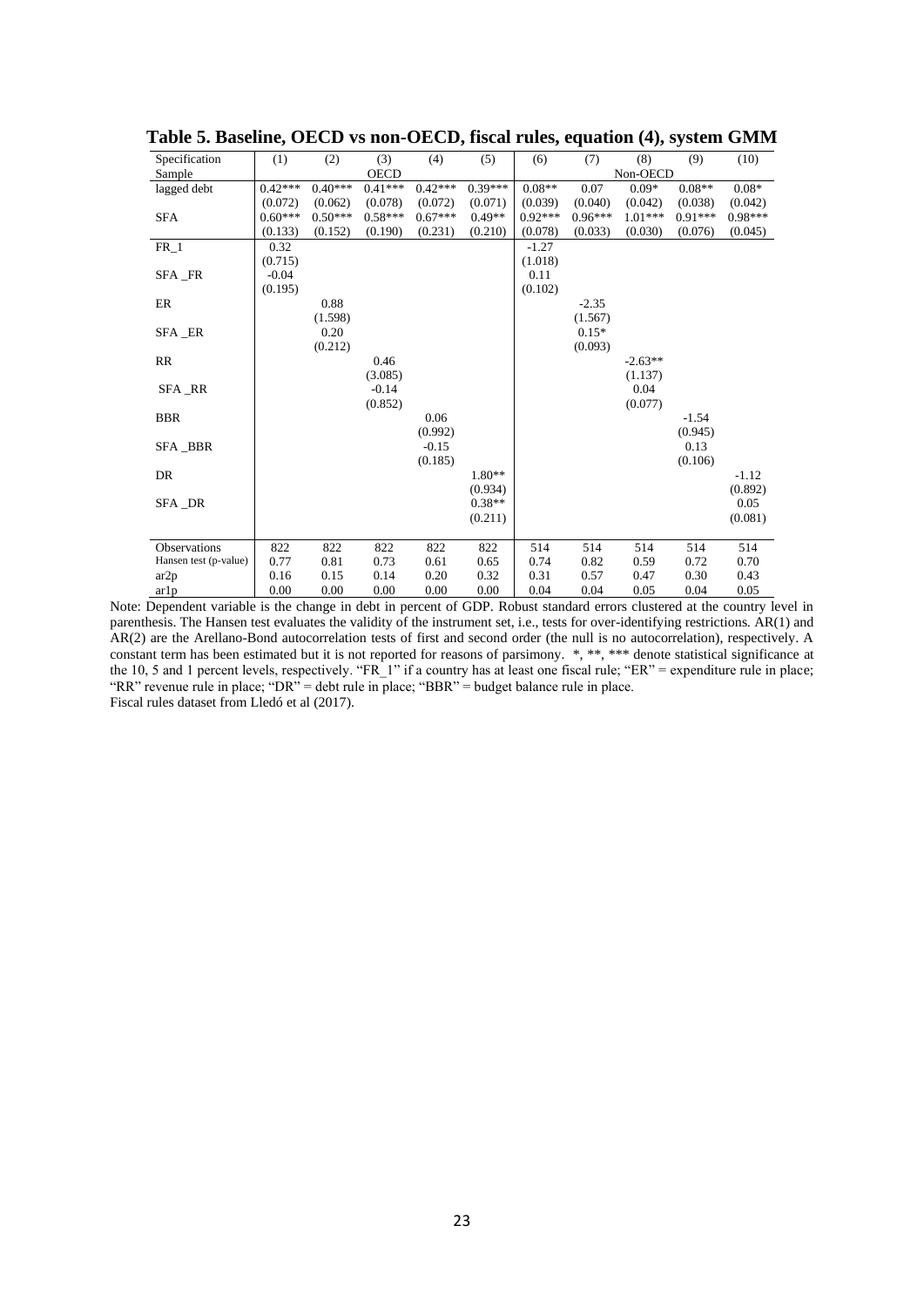| Specification         | (1)       | (2)       | (3)               | (4)       | (5)       | (6)       | (7)       | (8)       | (9)       | (10)      |  |
|-----------------------|-----------|-----------|-------------------|-----------|-----------|-----------|-----------|-----------|-----------|-----------|--|
| Time period           |           |           | <b>Before GFC</b> |           |           | After GFC |           |           |           |           |  |
| lagged debt           | $0.07*$   | 0.06      | 0.07              | $0.07*$   | 0.06      | $0.59***$ | $0.54***$ | $0.53***$ | $0.54***$ | $0.51***$ |  |
|                       | (0.042)   | (0.044)   | (0.045)           | (0.042)   | (0.044)   | (0.137)   | (0.113)   | (0.110)   | (0.111)   | (0.109)   |  |
| <b>SFA</b>            | $0.86***$ | $0.92***$ | $0.94***$         | $0.90***$ | $0.95***$ | $-0.28$   | $0.51**$  | $0.59**$  | 0.53      | 0.52      |  |
|                       | (0.100)   | (0.053)   | (0.086)           | (0.095)   | (0.082)   | (1.010)   | (0.242)   | (0.289)   | (0.408)   | (0.370)   |  |
| $FR_1$                | $-1.48*$  |           |                   |           |           | $-0.66$   |           |           |           |           |  |
|                       | (0.793)   |           |                   |           |           | (2.166)   |           |           |           |           |  |
| SFA_FR                | 0.12      |           |                   |           |           | $1.36***$ |           |           |           |           |  |
|                       | (0.118)   |           |                   |           |           | (0.123)   |           |           |           |           |  |
| ER                    |           | $-4.79**$ |                   |           |           |           | $-1.20$   |           |           |           |  |
|                       |           | (1.615)   |                   |           |           |           | (1.433)   |           |           |           |  |
| SFA _ER               |           | 0.14      |                   |           |           |           | $0.72*$   |           |           |           |  |
|                       |           | (0.089)   |                   |           |           |           | (0.303)   |           |           |           |  |
| RR                    |           |           | $-0.56$           |           |           |           |           | $1.51**$  |           |           |  |
|                       |           |           | (2.273)           |           |           |           |           | (0.742)   |           |           |  |
| SFA RR                |           |           | 0.05              |           |           |           |           | 0.25      |           |           |  |
|                       |           |           | (0.080)           |           |           |           |           | (0.512)   |           |           |  |
| <b>BBR</b>            |           |           |                   | $-1.12**$ |           |           |           |           | $-2.02$   |           |  |
|                       |           |           |                   | (0.351)   |           |           |           |           | (1.668)   |           |  |
| SFA BBR               |           |           |                   | 0.07      |           |           |           |           | 0.34      |           |  |
|                       |           |           |                   | (0.108)   |           |           |           |           | (0.644)   |           |  |
| <b>DR</b>             |           |           |                   |           | 0.33      |           |           |           |           | $2.54***$ |  |
|                       |           |           |                   |           |           |           |           |           |           |           |  |
|                       |           |           |                   |           | (1.425)   |           |           |           |           | (0.541)   |  |
| SFA _DR               |           |           |                   |           | 0.01      |           |           |           |           | $0.60*$   |  |
|                       |           |           |                   |           | (0.074)   |           |           |           |           | (0.342)   |  |
| <b>Observations</b>   | 888       | 888       | 888               | 888       | 888       | 448       | 448       | 448       | 448       | 448       |  |
| Hansen test (p-value) | 0.54      | 0.48      | 0.50              | 0.58      | 0.51      | 0.76      | 0.85      | 0.75      | 0.73      | 0.54      |  |
| ar2p                  | 0.45      | 0.09      | 0.14              | 0.17      | 0.09      | 0.85      | 0.24      | 0.04      | 0.09      | 0.40      |  |
| ar1p                  | 0.03      | 0.04      | 0.04              | 0.04      | 0.05      | 0.00      | 0.00      | 0.00      | 0.00      | 0.01      |  |

**Table 6. Baseline, before vs after GFC, fiscal rules, equation (4), system GMM**

Note: Dependent variable is the change in debt in percent of GDP. Robust standard errors clustered at the country level in parenthesis. The Hansen test evaluates the validity of the instrument set, i.e., tests for over-identifying restrictions. AR(1) and AR(2) are the Arellano-Bond autocorrelation tests of first and second order (the null is no autocorrelation), respectively. A constant term has been estimated but it is not reported for reasons of parsimony. \*, \*\*, \*\*\* denote statistical significance at the 10, 5 and 1 percent levels, respectively. "FR<sub>1</sub>" if a country has at least one fiscal rule; "ER" = expenditure rule in place; "RR" revenue rule in place; "DR" = debt rule in place; "BBR" = budget balance rule in place. Fiscal rules dataset from Lledó et al (2017).

| Specification   | (1)        | (2)        | (3)        | (4)        | (5)       | (6)       | (7)         | (8)         | (9)         |
|-----------------|------------|------------|------------|------------|-----------|-----------|-------------|-------------|-------------|
| Estimator       | <b>OLS</b> | <b>OLS</b> | <b>OLS</b> | <b>FE</b>  | <b>FE</b> | FE        | <b>LSDV</b> | <b>LSDV</b> | <b>LSDV</b> |
| Equation        | Eq.4       | Eq.5       | Eq.6       | Eq.4       | Eq.5      | Eq.6      | Eq.4        | Eq.5        | Eq.6        |
| lagged debt     | $0.16***$  | 0.10       | $0.19*$    | $0.12***$  | 0.02      | 0.07      | 0.01        | $-0.13***$  | $-0.06$     |
|                 | (0.040)    | (0.091)    | (0.108)    | (0.029)    | (0.088)   | (0.092)   | (0.026)     | (0.040)     | (0.054)     |
| <b>SFA</b>      | $0.88***$  |            |            | $0.98***$  |           |           | $0.99***$   |             |             |
|                 | (0.057)    |            |            | (0.037)    |           |           | (0.017)     |             |             |
| $FR_1$          | $-1.04***$ | 0.83       | 0.35       | $-1.14***$ | 1.58*     | 0.86      | $-0.85$     | $1.79***$   | 0.89        |
|                 | (0.282)    | (0.700)    | (0.476)    | (0.230)    | (0.927)   | (0.936)   | (0.537)     | (0.513)     | (0.784)     |
| SFA_FR          | $-0.08$    |            |            | $-0.00$    |           |           | 0.00        |             |             |
|                 | (0.076)    |            |            | (0.042)    |           |           | (0.024)     |             |             |
| deficit         |            | $0.45***$  |            |            | $0.87***$ |           |             | $0.94***$   |             |
|                 |            | (0.127)    |            |            | (0.156)   |           |             | (0.099)     |             |
| def FR          |            | 0.16       |            |            | 0.07      |           |             | 0.05        |             |
|                 |            | (0.124)    |            |            | (0.123)   |           |             | (0.099)     |             |
| cadef           |            |            | $0.35***$  |            |           | $0.69***$ |             |             | $0.75***$   |
|                 |            |            | (0.098)    |            |           | (0.121)   |             |             | (0.149)     |
| cyclicaldef_weo |            |            | $0.26*$    |            |           | $1.05***$ |             |             | $1.19***$   |
|                 |            |            | (0.160)    |            |           | (0.267)   |             |             | (0.254)     |
| cadef FR        |            |            | $0.23**$   |            |           | $0.35***$ |             |             | $0.35**$    |
|                 |            |            | (0.101)    |            |           | (0.122)   |             |             | (0.157)     |
| cycdef_FR       |            |            | 0.15       |            |           | $-0.21$   |             |             | $-0.22$     |
|                 |            |            | (0.187)    |            |           | (0.228)   |             |             | (0.220)     |
| Observations    | 1,336      | 1,336      | 933        | 1,336      | 1,336     | 933       | 1,336       | 1,336       | 933         |
| R-squared       | 0.68       | 0.16       | 0.21       | 0.82       | 0.25      | 0.32      | 0.85        | 0.22        | 0.26        |

**Table 7. Robustness to other estimations, equations (4, 5 ,6)**

Note: Dependent variable is the change in debt in percent of GDP. Robust standard errors clustered at the country level in parenthesis. The Hansen test evaluates the validity of the instrument set, i.e., tests for over-identifying restrictions. AR(1) and AR(2) are the Arellano-Bond autocorrelation tests of first and second order (the null is no autocorrelation), respectively. A constant term has been estimated but it is not reported for reasons of parsimony. Specifications 4-6 include country and time fixed effects omitted for reasons of patrimony. \*, \*\*, \*\*\* denote statistical significance at the 10, 5 and 1 percent levels, respectively. "FR\_1" if a country has at least one fiscal rule; "ER" = expenditure rule in place; "RR" revenue rule in place; " $DR$ " = debt rule in place; "BBR" = budget balance rule in place. Fiscal rules dataset from Lledó et al (2017).